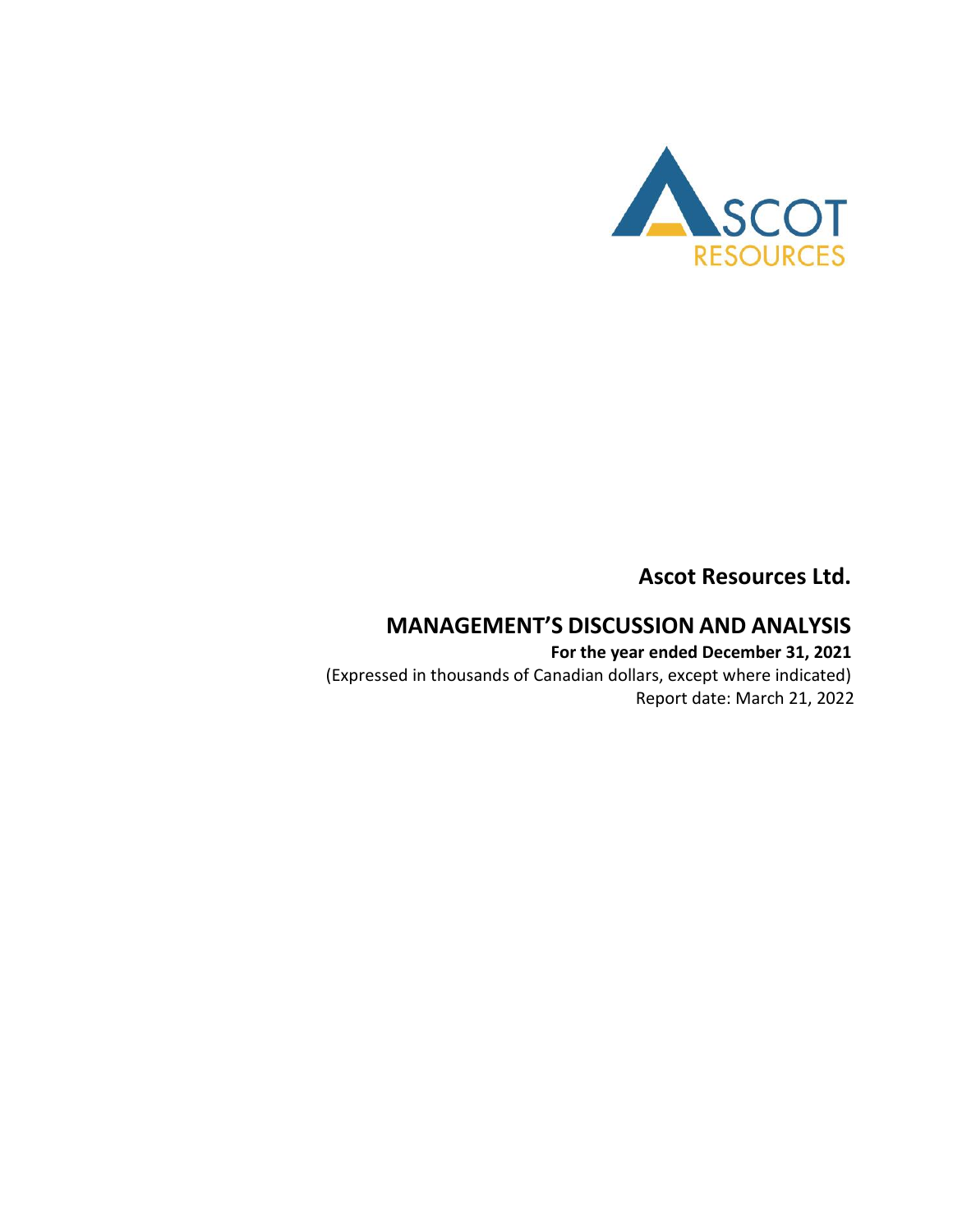This Management's Discussion and Analysis ("MD&A") of Ascot Resources Ltd. ("Ascot" or the "Company") is dated March 21, 2022 and provides an analysis of our audited financial results for the year ended December 31, 2021 compared to the year ended December 31, 2020. The following information should be read in conjunction with the Company's audited consolidated financial statements and the related notes for the year ended December 31, 2021, which were prepared in accordance with International Financial Reporting Standards as issued by the International Accounting Standards Board ("IFRS"). Unless otherwise noted, all currency amounts are expressed in thousands of Canadian dollars. Additional information about the Company, including the audited financial statements and the notes thereto, for the year ended December 31, 2021, prepared in accordance with IFRS, can be found on SEDAR at [www.sedar.com](http://www.sedar.com/) and on the Company's website a[t www.ascotgold.com.](http://www.ascotgold.com/)

## **DESCRIPTION OF THE BUSINESS**

Ascot is a Canadian-based development and exploration company publicly traded on the Toronto Stock Exchange (the "TSX") in Canada (symbol AOT). The Company is also trading on the OTCQX market in the U.S. (symbol: AOTVF). The Company is focused on re-starting the historic past producing Premier gold mine located in British Columbia's Golden Triangle. The Company filed its feasibility study in May 2020 for its 100% owned Premier and Red Mountain Gold Projects which will supply gold and silver ores to the process plant. The study supports robust economics including base case Aftertax NPV5% of C\$341 million and IRR 51% (based on US\$1400/oz gold price, \$17/oz silver price and CAD to US exchange rate of 0.76.) Ascot received the Mines Act Permit to re-start Premier Gold Project in December 2021.The Silver Coin, Big Missouri, and Premier deposits, collectively being named the Premier Gold Project (PGP) are located near the processing facility on the historical Premier Mine site, and the Red Mountain Project (RMP) is located 23 km to the southeast in an adjacent valley. PGP together with RMP is defined as the "Project". In addition, the Company continues to drill a number of gold-silver discoveries on its 25,000 hectares of mineral concessions that benefit from their proximity to PGP and the towns of Stewart, BC and Hyder, Alaska.

The Company also has two other properties: Swamp Point, an aggregate mine in care and maintenance located in British Columbia on the Portland Canal, and Mt. Margaret, a porphyry copper-molybdenum-gold-silver deposit located in Washington State, USA.

## **2021 AND RECENT HIGHLIGHTS**

- On March 8, 2022, the Company closed a previously announced bought deal financing (the "Offering") for total gross proceeds of \$64,241. The net proceeds from the Offering will be used for capital costs at PGP, for PGP's exploration program and for general corporate purposes (see "**PGP and RMP project development**").
- On January 25, 2022, the Company provided an update on PGP with respect to progress to date and development plans in 2022. The update included a detailed project schedule and an updated capital cost estimate for PGP. Building on the success of the Early Works program in 2021, Ascot remains on track to commence full-scale construction activities and underground development in April 2022, with first gold pour targeted for the first quarter of 2023. With the Mines Act Permit Amendment ("MAPA") in hand and a more definitive project schedule, Ascot reported an updated project capital estimate of \$224,000, reflecting an increase of 27% over the previous (March 2021) project capital estimate (see "**PGP and RMP project development**").
- On December 4, 2021, the Company received the MAPA for construction and operation of PGP and on January 24, 2022, Environmental Management Act ("EMA") Permit was also received, completing the Joint MA/EMA Permit for PGP.
- On July 19, 2021, the Company announced the signing of an updated Benefits Agreement with Nisga'a Nation, which encompassed both PGP and RMP. The updated Benefits Agreement replaced the former agreement which had only pertained to RMP. The comprehensive Benefits Agreement set the basis for the long-term success of the Project and how it will benefit Nisga'a Nation, its citizens and businesses as well as the shareholders and stakeholders of Ascot.
- On June 7, 2021, the Company closed a non-brokered private placement of 2,651,796 flow-through shares (the "Flow-Through Shares") at an average price of \$1.42 per Flow-Through Share for gross proceeds of \$3,765.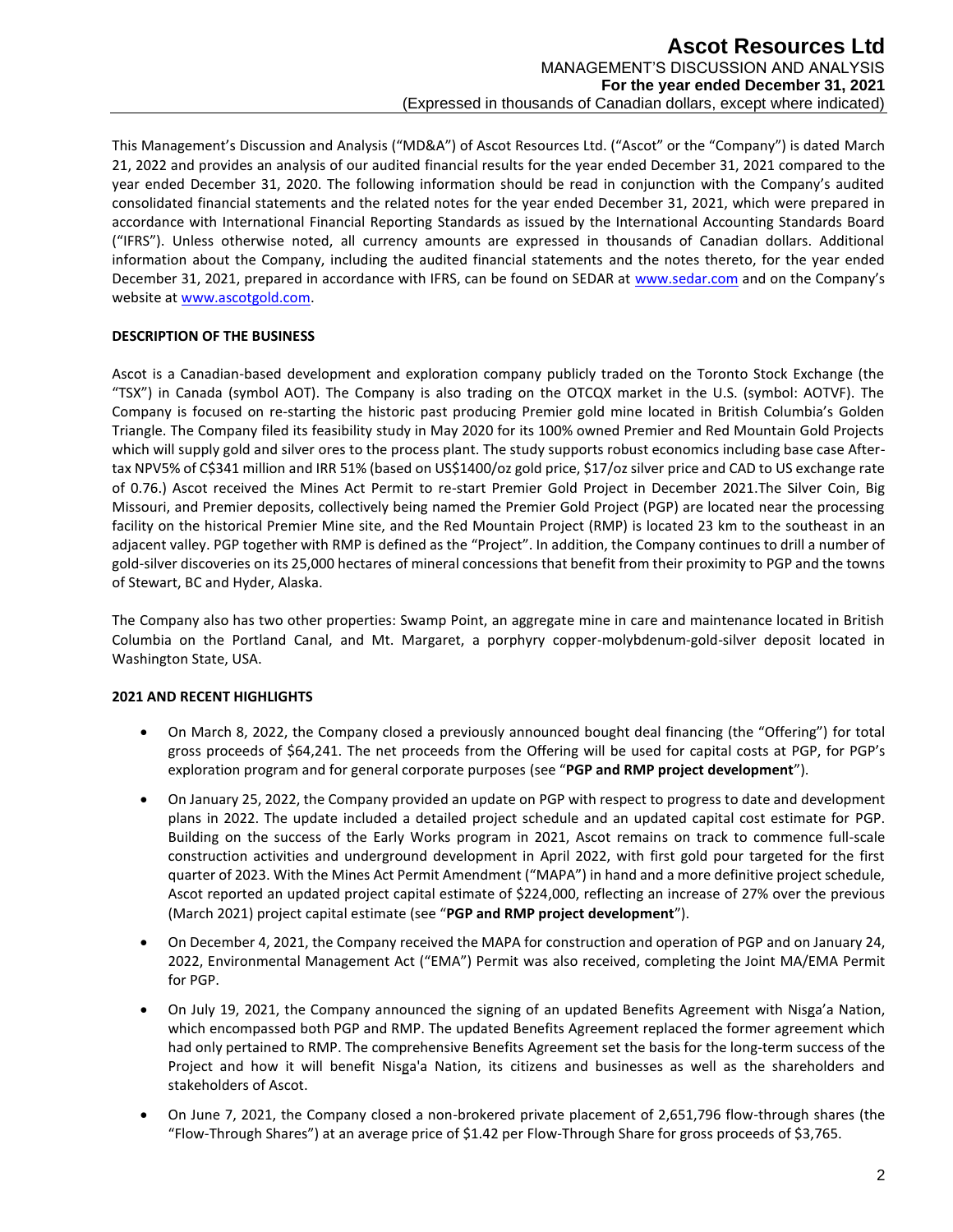- The Company commenced its 2021 exploration program at PGP in May. Exploration drill holes discovered previously unknown hydrothermal mineralization to the west of the Premier deposit, extended gold mineralization at the Day Zone at Big Missouri approximately 400 metres to the south and intercepted high-grade gold in two exploration holes at the Sebakwe zone north of the Premier deposit. Additional drilling targeted areas of early planned stopes at the Big Missouri deposit and intercepted gold mineralization at or near the expected elevation of the targeted stopes providing additional information regarding geometry, orientation and grade of the early mining areas. Drill results were announced between July 2021 and February 2022 (see "**2021 Exploration Program**" below).
- On April 20, 2021, the Company closed a bought deal private placement. A total of 24,000,000 common shares of the Company were sold at a price of \$0.86 per common share for gross proceeds of \$20,640. The proceeds will be used to fund the construction of PGP as well as for working capital and general corporate purposes.
- On April 9, 2021, the Company closed a bought deal financing. A total of 70,700,000 common shares of the Company were sold at a price of \$0.86 per common share for gross proceeds of \$60,802. The proceeds will be used to fund the construction of PGP and for general working capital purposes. This bought deal financing met the minimum equity raise requirement in the credit agreement of the Company's credit facilities.
- On March 18, 2021, the Company provided an update on permitting, engineering and exploration of PGP. During the Basic Engineering studies, the project team focused on reducing operating risk by upgrading components of the grinding area and associated electrical requirements. In addition, cost inflation related to steel prices and indirect costs also increased the initial capital estimate. This has resulted in a revised estimate for the initial capital which was approximately 20% higher than the initial capital estimate in the feasibility study published in May 2020 or a total of \$176,000.

## **2021 OPERATING OVERVIEW**

## **Premier Gold Project ("PGP")**

The PGP comprises four claim groups, identified as the Premier, Big Missouri, Dilworth, and Silver Coin groups, and includes three mining leases, totaling 392 hectares, 175 Crown grants totaling 2,354 hectares, and 107 mineral claims totaling 8,907.1 hectares. The total area is 8,133 hectares when overlaps are accounted for. The Company owns three mining leases, two of which expire on December 17, 2050, and the third, which expires on December 14, 2048.

Since October 2017, the Company has been focusing on identifying and developing high-grade underground resources, engineering, permitting and environmental studies to restart the mill facility. In February 2020, the Company published an updated independent National Instrument 43-101 ("NI 43-101") mineral resource estimate for the PGP which increased indicated resources by 60%. The updated NI 43-101 resource estimate for the PGP reported 1.1 million ounces of gold and 4.7 million ounces of silver in the indicated category, and 1.2 million ounces of gold and 4.67 million ounces of silver in the inferred category. PGP mineral reserves established in the feasibility study in accordance with NI 43-101 technical report published in May 2020 are as follows:

#### **PGP Mineral Reserve Statement**

|                       |        |      | Grade | <b>Contained Ounces</b> |       |
|-----------------------|--------|------|-------|-------------------------|-------|
|                       | Tonnes | Αu   | Αg    | Au                      | Αg    |
|                       | kt     | g/t  | g/t   | koz                     | koz   |
| <b>Total Probable</b> | 3,632  | 5.45 | 19.1  | 637                     | 2,231 |

Notes for Table: CIM Definition Standards were followed for classification of Mineral Reserves

1. A mean bulk density of 2.85 t/m<sup>3</sup> is used for Premier and of 2.80 t/m<sup>3</sup> for all other deposit areas

- 2. The AuEq values were calculated using US\$1,400/oz Au and a US\$17/oz Ag and the following equation:  $AuEq(g/t) = Au(g/t) + Ag(g/t) \times 17 / 1,400$
- 3. The following CoG based on AuEq grade were used to estimate the economic potential of the stopes: Longhole =  $2.85$  g/t, Inclined undercut Longhole  $= 3.44$  g/t, cut and fill  $= 3.44$  g/t, room & pillar  $= 3.82$  g/t and development  $= 2.85$  g/t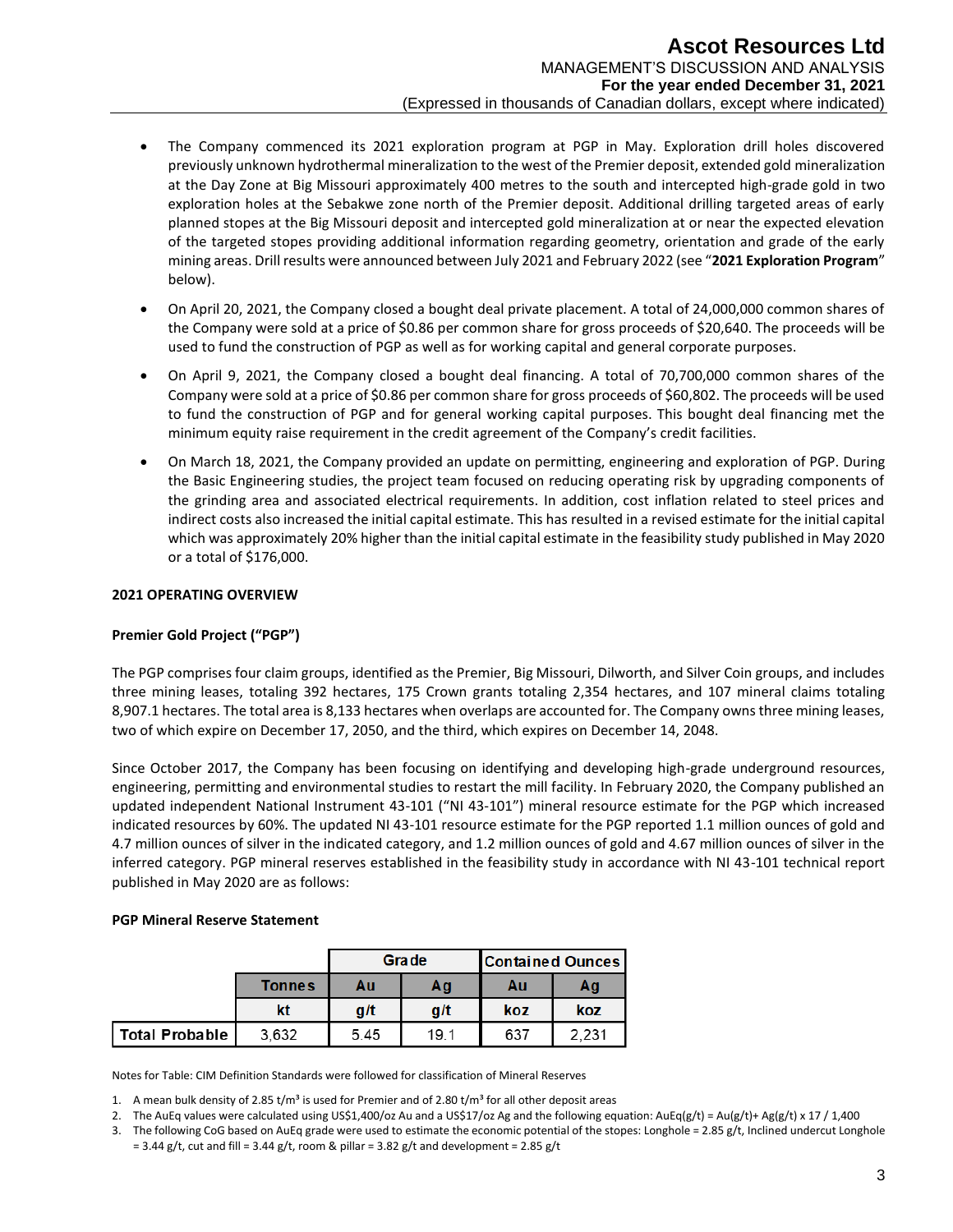## **Red Mountain Project ("RMP")**

The RMP consists of 47 contiguous mineral claims for a total of 17,125 hectares. It is located approximately 18 km eastnortheast of the town of Stewart and within Nisga'a Nation traditional territory. RMP mineral reserves established in the feasibility study in accordance with NI 43-101 technical report published in May 2020 are as follows:

## **RMP Mineral Reserve Statement**

|                                  |               |          | Grade | <b>Contained Ounces</b> |       |  |
|----------------------------------|---------------|----------|-------|-------------------------|-------|--|
|                                  | <b>Tonnes</b> | Au<br>Ag |       | Au                      | Ag    |  |
|                                  | kt            | g/t      | g/t   | koz                     | koz   |  |
| <b>Proven</b>                    | 2,194         | 6.68     | 21.7  | 471                     | 1,530 |  |
| <b>Probable</b>                  | 351           | 5.51     | 13.8  | 62                      | 155   |  |
| <b>Total Proven and Probable</b> | 2545          | 6.52     | 20.6  | 534                     | 1685  |  |

Notes for Table: CIM Definition Standards were followed for classification of Mineral Reserves

1. The AuEq values were calculated using US\$1,300/oz Au and a US\$15/oz Ag and the following equation: AuEq(g/t) = Au(g/t) + Ag(g/t) x 15 / 1,300

2. The following CoG based on AuEq grade were used to estimate the economic potential of the stopes: Longhole =  $3.11$  g/t, Inclined undercut Longhole  $= 4.0$  g/t, cut and fill =  $4.1$  g/t and development =  $3.11$  g/t

#### *Qualified Persons and NI 43-101 Disclosure*

John Kiernan, P.Eng., Chief Operating Officer of the Company is the Company's Qualified Person (QP) as defined by National Instrument 43-101 and has reviewed, approved and takes responsibility for all of the written scientific and technical disclosure of this MD&A.

On August 28, 2018, the Red Mountain Project was referred by the BC EAO to the Minister of Energy, Mines and Petroleum Resources and the Minister of Environment for consideration and granted an Environmental Assessment Certificate on October 5, 2018.

RMP was subject to a gold metal stream whereby Seabridge Gold Inc. ("Seabridge") could acquire up to 10% of the annual gold production from the RMP at a cost of US\$1,000/oz up to a maximum of 500,000 oz produced. Alternatively, Seabridge could elect to receive a one-time cash payment of \$4 million at the commencement of production in exchange for a buyback of the gold metal stream. On April 29, 2021, Sprott Private Resource Streaming and Royalty (B) Corp. ("SRSR") entered into a purchase agreement with Seabridge to acquire the gold metal stream, production payment and put option on RMP. Concurrently, Seabridge security on RMP was transferred to SRSR. Since all of the rights and obligations on the Seabridge option agreement were met, the option agreement between IDM Mining Ltd. (IDM), Ascot's wholly-owned subsidiary, and Seabridge was terminated. The Company and SRSR entered into an "Amended and Restated Metal Stream Agreement" to amend the Metal Stream price to the lower of US\$1,000/oz or spot price. All other terms remain the same.

#### **PGP and RMP project development**

On April 15, 2020, the Company announced robust results in a feasibility study combining both the PGP and RMP projects with an after-tax IRR of 51% and NPV5% of \$341,000 (based on US\$1,400/oz gold price, US\$17/oz silver price and CAD to US exchange rate of 0.76).

On July 15, 2021, the Company and Nisga'a Lisims Government (NLG) entered into an updated Benefits Agreement (the "Agreement") which now encompasses both PGP and RMP. The updated Agreement replaces the former which only pertained to RMP. The comprehensive Agreement sets the basis for the long-term success of the Projects and how they will benefit Nisga'a Nation, its citizens, and businesses as well as the shareholders and stakeholders of Ascot. Nisga'a Nation has rights and interests as defined by the Nisga'a Final Agreement with Canada and British Columbia, encompassing the entirety of the Project. Under the terms of the Agreement, Nisga'a Nation will provide ongoing support and continued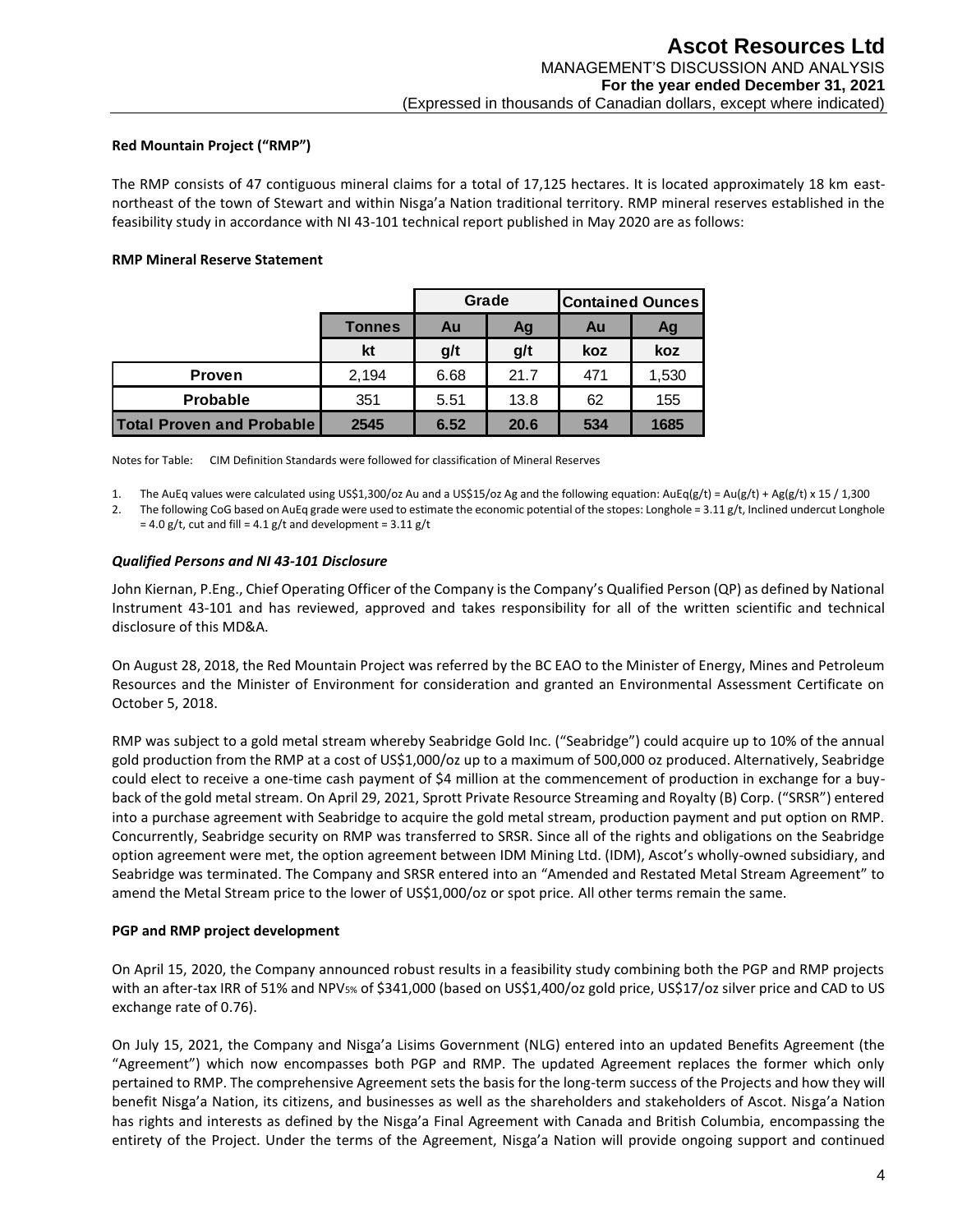consultation for the development and future operations of underground gold mines at the Project, emphasizing respect for the land, protection of the environment, and understanding of cultural use and knowledge as well as health and safety, on and off the worksite. Nisga'a Nation will participate in the economic benefits of the Projects, particularly through training, employment, business opportunities and cash payments during development and operations.

In March of 2021, before starting pre-construction activities, the Company announced a project capital cost estimate for the Project of \$176,000, which is approximately 20% higher than the initial capital estimate in the feasibility study published in May 2020. The increases were mainly related to upgrading components of the grinding area and associated electrical requirements to reduce operating risks. In addition, cost inflation related to steel prices and indirect costs also increased our initial capital estimate. Subsequently, the Company advanced detailed engineering on the mill foundation, tailings storage facility, water treatment plant, power substation, overland piping and pumping and other key areas at the project site as well as procurement of critical long lead time equipment required in the refurbishment of the Premier mill. As of to date, the Company progressed detailed engineering to ~70% completion overall. Throughout 2021 and early 2022, the Company delivered and made significant progress on installation of a number of critical long lead time equipment items, including the Ball and SAG mills, mill motors and liners, water treatment clarifier and the tailings thickener. The Ball and SAG mills were delivered to the project site in Q3 2021. Ascot has ordered approximately 87% of the remaining fixed equipment for the project. Key orders remaining in the plant relate mostly to piping, instrumentation, and bulk consumables. A temporary construction camp with a total capacity of approximately 170 people was also installed adjacent to the mill building. In Q4 2021, the Company entered into an agreement with JDS Energy & Mining Inc. ("JDS") for PGP construction management. Significant work has been completed on the limited demolition and clean up at the mill, work on safety, first aid and site facilities at the mill has been completed.

In June 2021, the Company reached a tentative agreement with Long Lake Hydro for grid connection to their electrical infrastructure adjacent to the property. The final agreement is targeted for completion in early 2022.

In the second half of 2021, the Company had faced a number of setbacks that eventually resulted in a revision to project schedule and the funding requirements in January 2022. In addition to the overall price increases and global supply chain issues caused by the COVID-19 pandemic, the MAPA was received later than expected (in December instead of September 2021) and the water treatment plant clarifier and tailings thickener were lost at sea in a major storm event. These events, combined with abnormally high snowfall levels associated with storm events on the west coast of British Columbia, have caused Ascot to revise the project development plans throughout the winter season and into 2022. Ascot is planning to ramp-up full-scale construction activities in April 2022. Critical work areas include the construction and installation of the new water treatment plant, the excavation of the Cascade Creek diversion channel, the tailings facility earthworks, process plant piping and instrumentation, and initial underground mining development.

In Ascot's currently contemplated underground development sequence, by starting in April 2022 initial ore could potentially be accessed by October, enabling process plant commissioning by the end of 2022. As a result, the target date for initial gold production has shifted by one quarter from Q4 2022 to Q1 2023.

With the MAPA in hand and a more definitive project schedule, Ascot has an updated project capital estimate of \$224,000, reflecting an increase of 27% over the estimate announced in Q1 2021 of \$176,000. At a high level, the factors that have caused cost increases to the project, in order of influence, are: fixed indirect costs caused by schedule delays, weather impacts, piping and instrumentation labour productivity, indirect cost inflation, supply chain pressures, and COVID-19 protocols.

As at December 31, 2021, based on the updated capital cost estimate, there remains \$164,000 left to spend on the project, including a \$15,000 contingency. Varying levels of contingency were assigned to different project areas based on risk assessment. Of the remaining \$164,000 in costs yet to be spent, approximately \$103,000 has been committed under purchase orders.

Ascot has a higher degree of confidence in the updated capital estimate as it is based on real-world costing through the Early Works program, and because the Company has now ordered most of the remaining key equipment and materials to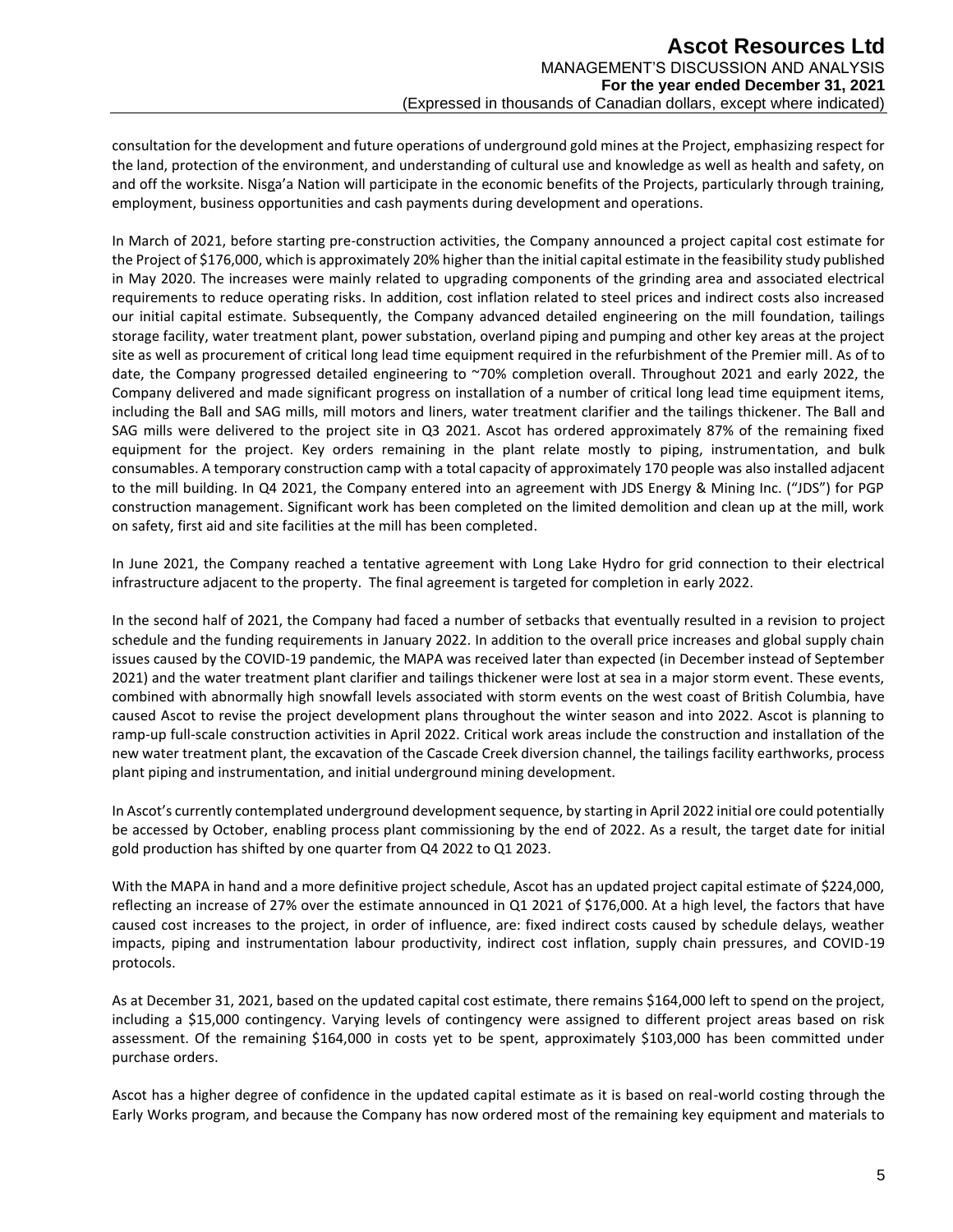complete the project. The only remaining items that have yet to be ordered are process plant piping, control systems, and limited amounts of steel works – all of which have been assigned higher levels of contingency.

Ascot ended 2021 with a cash balance of approximately \$59,130, and there remains US\$75 million (approx. \$95,000) undrawn on the project finance facility, bringing total available liquidity to approximately \$154,130 as of December 31, 2021. This is less than the estimated \$164,000 left to spend on the project, which does not include various corporate costs including but not limited to exploration drilling, general corporate purposes, working capital and minimum cash balance requirements, security deposits, and permit maintenance costs. As a result, Ascot pursued additional funding options in early 2022 to address capital requirements arising from the aforementioned project delays.

On March 8, 2022, the Company closed a previously announced bought deal financing (the "Offering"). The Offering consisted of (i) 28,610,000 common shares of the Company (the "Offered Shares") sold at a price of \$1.02 per Offered Share for aggregate gross proceeds of \$29,182; (ii) 12,831,000 hard dollar units of the Company (the "HD Units") at a price of \$1.02 per HD Unit for gross proceeds of \$13,088; (iii) 14,590,000 units of the Company that qualify as "flow through shares", as defined in the Income Tax Act (Canada) (the "CDE FT Units") at a price of \$1.255 per CDE FT Unit for gross proceeds of \$18,310; and (iv) 3,240,000 common shares of the Company that qualify as "flow-through shares" (the "CEE FT Shares", and together with the Offered Shares, HD Units and CDE FT Units, the "Offered Securities") as defined in the Income Tax Act (Canada) at a price of \$1.13 per CEE FT Share for gross proceeds of \$3,661. Each HD Unit and CDE FT Unit is comprised of one common share of the Company and one half of one common share purchase warrant (each whole common share purchase warrant, a "Warrant") with each Warrant entitling the holder to purchase one common share of the Company at a price of \$1.25 for a period of 24 months subject to acceleration. In aggregate, the gross proceeds to the Company totaled \$64,241.

The net proceeds from the sale of Offered Shares and HD Units will be used for capital costs at PGP and for general corporate purposes. The gross proceeds of the sale of CDE FT Units will be used to incur underground capital development expenditures at PGP in 2022. The gross proceeds of the sale of CEE FT Shares will be used to support PGP's exploration program in 2022.

## **Mt. Margaret Project**

The Mount Margaret porphyry copper-molybdenum-gold-silver deposit is located 22.5 kilometres southwest of Randle, Washington in Skamania county in Southwest Washington State.

Ascot obtained property title to the 50% undivided private mineral interests on the lands on a private land package MS-708 and the government of the United States owns the other 50% interest. Ascot has the right to earn a 100% interest in the property subject to a 1.5% NSR and a negotiated federal royalty.

In 2011, the Company applied for two hardrock mineral prospecting permits (the "Permits"). In December 2018, after many years of environmental analysis, the United States Forest Service and United States Bureau of Land Management (together, the "Federal Defendants") concluded the proposed prospecting activity would have no significant environmental impacts and released decisions allowing the applications to be granted. Cascade Forest Conservancy filed an action in federal court challenging those decisions; the Company intervened on the side of the Federal Defendants. On February 18, 2021, the United States District Court for the District of Oregon (the "Court") released an opinion on the litigation. The court ruled in favor of the Federal Defendants and Ascot on most issues; however, the court held that the environmental analysis performed by the Federal Defendants was insufficient in two narrow respects — one related to potential recreational impacts, and one related to potential groundwater impacts. The court ordered the parties to brief the court on what remedies are necessary to address the insufficiencies in the environmental analysis.

On January 31, 2022, the Company received the court's order vacating the December 2018 Decision Record and December 2018 findings approving the issuance of the Permits by BLM and also vacating the February 2018 decision notice and findings consenting to the issuance of the Permits. The matter was remanded to the Federal Defendants for further action consistent with the court's February 2021 opinion and order. This court decision allows the Federal Defendants to proceed with the additional groundwater monitoring without direct oversight or involvement from the court. The most recent court decision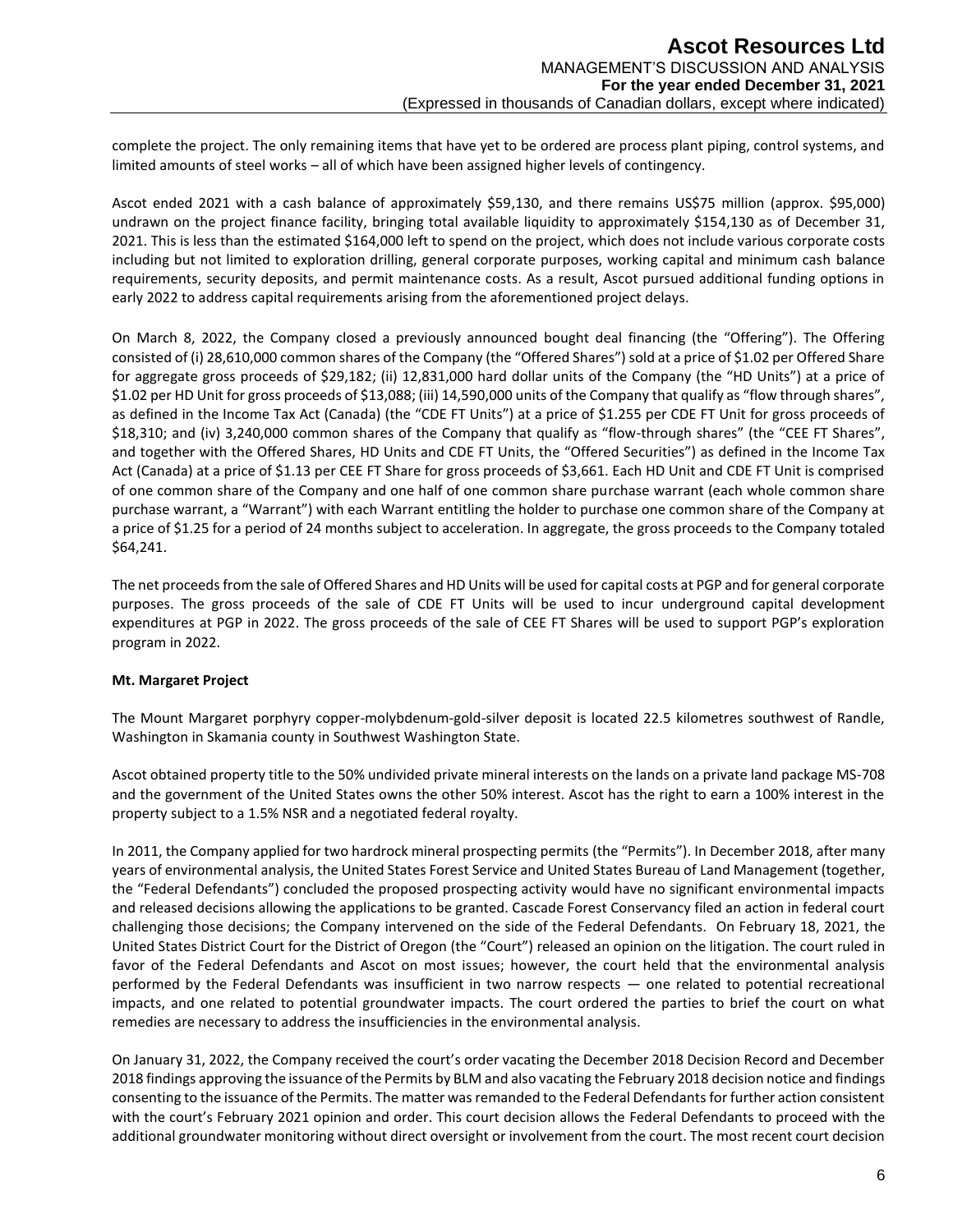does not prevent further exploration of Mt. Margaret, but gives the Federal Defendants more time to perform further groundwater analyses to address the deficiencies identified in the court's February 2021 decision. The Company requested from the Federal Defendants a proposed timeline and strategy to address the limited deficiencies identified by the court.

#### **Swamp Point Project**

Ascot acquired the aggregate deposit in 2002 to access potential local markets such as the port expansions in Prince Rupert along with the California markets, which were quickly running out of readily available local supply. Surface transport costs are much higher than seaborne transport making BC source aggregate cost competitive. The property is subject to two royalties; one to the BC Provincial Government and one to a private company owned by the former management of Ascot. Swamp Point was put on care and maintenance in 2008 as a result of the economic downturn.

The site has some existing onsite infrastructure and a deep-water port which have been maintained by the Company, giving it the advantage of being able to re-start within a short lead time, with some further site preparation required. The Company continues to seek to divest Swamp Point, which it considers a non-core asset, and use proceeds from the sale for general working capital purposes.

## **2021 EXPLORATION PROGRAM**

The Company completed its 2021 exploration drill program in late October for a total of 18,074 metres in 86 drill holes. The exploration program started in late May of 2021 with a series of drill holes testing geophysical anomalies along the Granduc road to the West of the Premier Mill. Drill holes intercepted a shallow zone of gold-silver mineralization coincident with the modeled induced polarization geophysical anomaly and a second high sulfide zone at a depth of approximately 250 metres down hole. This new zone returned high copper grades along with anomalous gold, high silver and zinc. Subsequent drill holes established a northwesterly strike with a moderate dip to the northeast. The discovery of mineralization this far to the west of known mineralization at Premier opens up a large area of prospective stratigraphy for future exploration. Subsequent to the drilling along the Granduc road, the drill rig moved closer to the mill and completed a number of drill holes at the western extension of the Northern Lights zone of the Premier deposit. The best drill hole intercepted seven metres of 21.13g/t Au, extending mineralization in this area by approximately 50 metres. Two geotechnical drill holes were completed at the location of the clarifier to the west of the Granduc road. Both holes were extended for exploration purposes and intercepted high-grade gold mineralization of 13.18 g/t Au over four metres at an elevation that had previously not been explored, identifying a further target for future exploration efforts.

After completing the program around Premier, snow conditions improved at higher elevations at the Big Missouri Ridge and activities moved to that area. Drilling in 2020 resulted in some exciting results in the Day Zone on the west side of the ridge where mineralization occurs close to the expected elevation of the western extension of the Big Missouri zone from the east side of the ridge. Drilling in 2021 intercepted mineralization approximately 400 metres to the south of the 2020 drill pads and successfully extended mineralization in that direction. The Day Zone mineralization has now been traced over a strike length of close to 600 metres and remains open to the north and the south. The areas between the 2020 and 2021 drill pads also need to be explored in order to detect potential high-grade zones within the strike extent of the zone. Additional holes were drilled at the top of the Big Missouri Ridge, targeting early mining areas. The drill holes intercepted visual mineralization and quartz breccia and stockwork in the general vicinity of where it was expected.

After completion of the drill program at Big Missouri, the drill rig was set up on a pad to the northeast of the Premier mill, well north of the established Premier resources, targeting a geophysical anomaly in the Sebakwe zone north of the Premier deposit. The drill holes intercepted spectacular gold mineralization at a depth of around 370 metres down the hole including 7.1 metres of 36.2g/t Au. The drill holes targeted an area of sporadic drill holes from the 1920s and 1930s with uncertainty of their actual location and confirmed the presence of high-grade mineralization in this area in modern drill holes with high quality survey information. This area has high potential for additional resources within proximity of planned underground infrastructure at the Premier mine.

The 2021 drill program has successfully expanded the area of known mineralization to the west of the Premier and Big Missouri deposits as well as to the north of the Premier deposit in the Sebakwe zone. All of these areas will have to be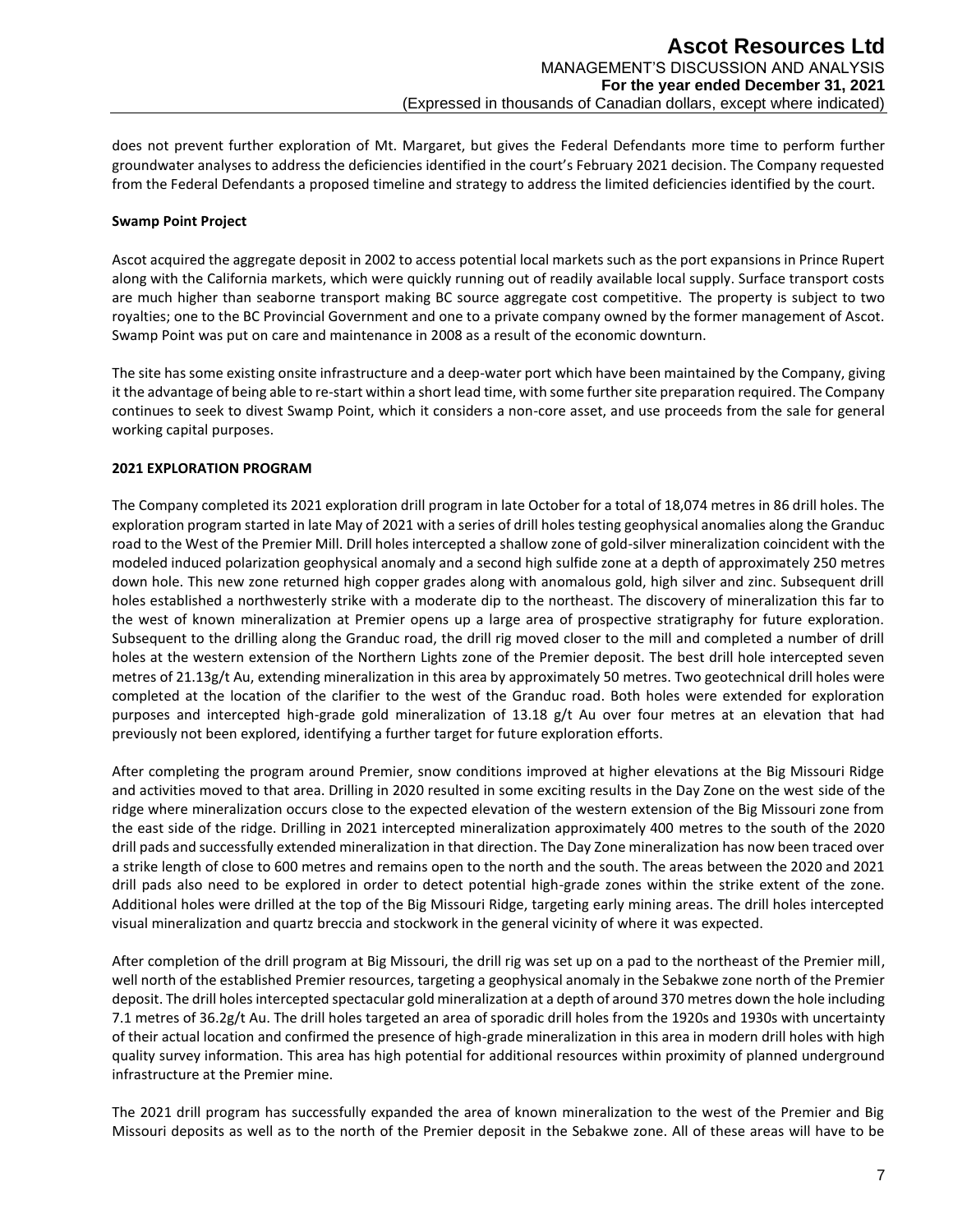explored further in order to establish a drill density that will eventually allow the estimation of additional resources and eventual inclusion into the mine plan if suitable volumes and grades can be established.

A summary of the results of the 2021 drilling program is as follows (see full news releases at [www.ascotgold.com\)](http://www.ascotgold.com/):

- On July 8, 2021, the Company announced the discovery of new high-grade copper, gold and silver mineralization at PGP based on the first drill results of the 2021 season 25,000-metre exploration program, which was aimed at testing new, high-priority targets as well as following up on 2020 drilling successes. Initial drilling has intercepted a shallow zone of gold-silver mineralization and a deeper zone of high-grade copper-silver mineralization. Highlights of the drill results included:
	- $\circ$  6.57 g/t Au and 14.3 g/t Ag (6.78 g/t AuEq) over 1.20m in hole P21-2304;
	- $\circ$  0.81 g/t Au and 407.0 g/t Ag (6.74 g/t AuEq) over 1.25m in hole P21-2302;
	- $\circ$  0.70 g/t Au and 373.0 g/t Ag (6.13 g/t AuEq) over 2.00m in hole P21-2303, including 0.90 g/t Au and 596.0 g/t Ag (9.58 g/t AuEq) over 1.00m;
	- $\circ$  0.10 g/t Au and 311.0 g/t Ag (4.63 g/t AuEq) over 1.00m in hole P21-2306;
	- $\circ$  0.17 g/t Au, 137.8 g/t Ag, 3.62% Cu, 0.65% Zn (8.43 g/t AuEq or 5.16% CuEq) over 4.00m in hole P21-2305, including 0.26 g/t Au, 191.0 g/t Ag, 5.78% Cu, 1.30% Zn (13.14 g/t AuEq or 8.05% CuEq) over 1.75m, and
	- $\circ$  0.16 g/t Au, 137.0 g/t Ag, 1.98% Cu, 0.22% Zn (5.49 g/t AuEq or 3.36% CuEq) over 1.45m in hole P21-2306.
- On August 9, 2021, the Company announced additional high-grade results in step-out and exploration drillholes at PGP. Before moving to higher elevations, drilling was focused on the area to the northwest of the Premier/Northern Light zones. High-grade gold was intercepted from multiple drill locations and at various depths, expanding previously identified areas of mineralization and adding new zones. Highlights of the drill results included:
	- $\circ$  21.13 g/t Au, 110.61 g/t Ag, 2.76% Pb, and >17.14% Zn over 7.00m in hole P21-2320 drilled from pad BY-01. The gold grades in this interval were consistent, with every 1.00m sample composite ranging between 12.80 g/t and 28.80 g/t. A 1.00m sub-interval in this hole exceeded the 30% Zn assay detection limit. This hole stepped out 50m from the closest mineralized intercept of the Northern Light resource;
	- $\circ$  13.18 g/t Au and 84.50 g/t Ag over 4.00m in hole P21-2312 drilled from pad GT-01, including 26.10 g/t Au and 46.00 g/t Ag over 2.00m, and
	- $\circ$  13.15 g/t Au and 42.60 g/t Ag over 1.00m in hole P21-2311 drilled from pad GT-01.
- On November 17, 2021, the Company announced additional assay results from the first drill hole at the Day Zone near the Big Missouri deposit and the balance of drill results from near the Premier deposit. Importantly, the new drill hole at the Day Zone has expanded mineralization approximately 400 metres to the south. Highlights from the drill results included:
	- $\circ$  4.13 g/t Au and 3.5 g/t Ag over 2.46m from 291m depth in hole P21-2331, including 7.73 g/t Au and 4.1 g/t Ag over 0.96m at the Day Zone, and
	- $\circ$  17.05 g/t Au and 43 g/t Ag over 0.70m from 51m depth in hole P21-2323 in the area west of the Premier deposit.
- On December 15, 2021, the Company announced additional assay results from the first two drill holes of 2021 on the Sebakwe Zone near existing resources and the Premier mill building, along with an overview and background on the Sebakwe Zone itself. Highlights from the drill results included:
	- $\circ$  36.17 g/t Au and 20.6 g/t Ag over 7.10m from a depth of 368.3m in hole P21-2385, including 103.00 g/t Au and 26.5 g/t Ag over 1.00m and 139.50 g/t Au and 80.1 g/t Ag over 1.00m;
	- $\circ$  29.60 g/t Au and 5.3 g/t Ag over 1.00m from a depth of 328.5m in hole P21-2385 only 39m above the aforementioned 7.10m interval, and
	- $\circ$  39.00 g/t Au and 28.5 g/t Ag over 0.90m from a depth of 324.5m in hole P21-2386.
- On January 13, 2022, the Company announced the remainder of assay results from exploration drilling at the Day Zone, as well as assays from one hole drilled at the Woodbine target and one at the Boneyard near the Premier mill. Highlights from the drill results included: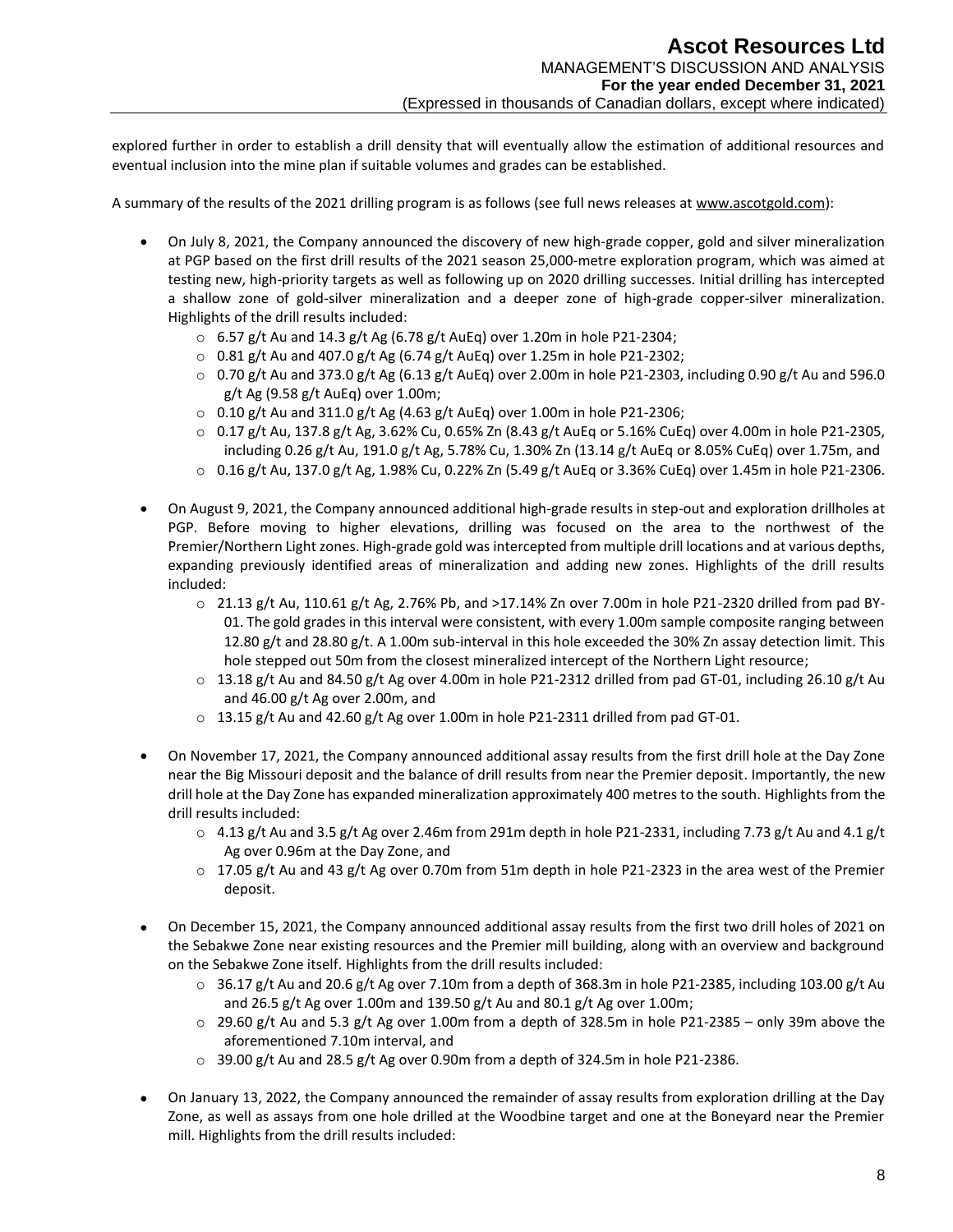- $\circ$  58.60 g/t Au and 24.8 g/t Ag over 1.90m from a depth of 35m in hole P21-2384 at the Day Zone. This is in an area where Ascot is internally evaluating preliminary stope shapes for potential extraction early in the mine life at Big Missouri;
- $\circ$  11.22 g/t Au and 19.1 g/t Ag over 9.35m from a depth of 158m in hole P21-2336 at the Day Zone, including 16.51 g/t Au and 29.8 g/t Ag over 5.66m. This intercept was drilled from a pad approximately 400m south from the initial discovery holes in 2020, and
- $\circ$  5.48 g/t Au and 9.8 g/t Ag over 4.80m from a depth of 188m in hole P21-2387 at the Boneyard near the Premier mill. This hole provides further evidence of mineralization continuing beyond the western limb of the Northern Light deposit.
- On February 22, 2022, the Company announced the remaining assay results from the 2021 drill program at PGP. These drill holes targeted areas of early stopes at the Big Missouri deposit with the aim of refining stope geometry and orientation as well as expanding stope shapes where possible and gathering additional grade information. The drill holes intercepted gold mineralization at or near defined stope shapes with numerous high-grade assays as high as 184.5 g/t gold. Highlights from the drill results included:
	- $\circ$  27.52 g/t Au and 11.40 g/t Ag over 8.00m from a depth of 68.4m in hole P21-2379, including 66.70 g/t Au and 14.20 g/t Ag over 2.00m;
	- $\circ$  36.36 g/t Au and 24.1 g/t Ag over 4.65m from a depth of 56.4m in hole P21-2373, including 184.50 g/t Au and 80.50 g/t Ag over 0.90m. The interval is carried by the high-grade assay, but the width of the mineralized zone has been selected considering base metal and sulfide content in addition to gold and silver;
	- $\circ$  10.04 g/t Au and 15.91 g/t Ag over 7.00m from a depth of 139.8m in hole P21-2358, including 14.70 g/t Au and 22.33 g/t Ag over 4.00m, and
	- $\circ$  7.25 g/t Au and 4.57 g/t Ag over 6.00m from a depth of 212.1m in hole P21-2363, including 19.00 g/t Au and 6.10 g/t Ag over 2.00m.

## **MANAGEMENT'S OUTLOOK FOR 2022**

Management is planning a number of activities for 2022, which include:

- Completion of refurbishment of the mill and commencement of pre commissioning by Q4 2022
- Completion of construction of the new water treatment plant and tailings storage facility in Q4 2022
- Commencement of underground mine development in late April and delivery of ores for pre commissioning by Q4 2022
- Surface exploration drilling with a focus on the Day and Sebakwe zones
- Stope definition drilling at Big Missouri both from Surface and Underground
- Health and safety initiatives related to Covid and construction protocols
- Meeting a number of permitting compliance requirements as the project transitions from construction into operation
- Recruitment of operating personnel

## **COVID-19**

In March of 2020 the World Health Organization (WHO) declared a global pandemic related to COVID-19. The Company is committed to protecting the health and safety of its workforce and the communities in which it operates. Ascot's 2021 field season operated and current activities at site are being conducted in compliance with the guidelines established by the Provincial Health Officer.

Ascot has developed and implemented a COVID-19 Safety Plan (posted on the Company's website) to minimize the risk of COVID-19 exposure for its employees, their families and the residents of the communities of Stewart, BC and Hyder, Alaska.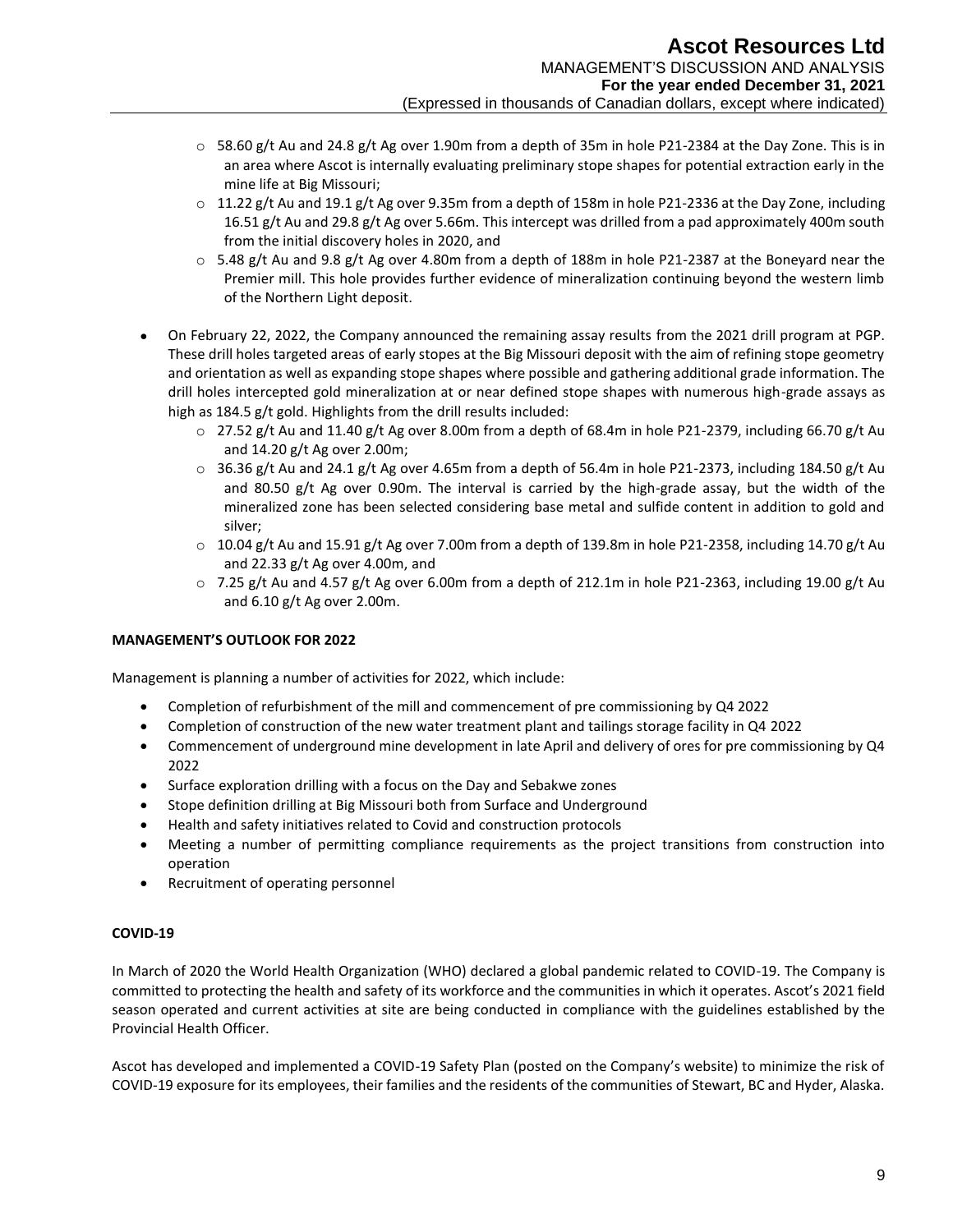The exploration team and its operations were based out of the community of Stewart, BC. The 2021 program kept travel to and from the community to a minimum by drawing on the local workforce when possible and having workers that are brought from outside of Stewart stay for longer work cycles.

To date there have been no significant interruptions to the Company's supply chain or service providers. Assay turnaround has been slowed by COVID-19 related procedures at the assay lab.

Ascot's health and safety staff have procedures in place including a rapid testing program. All personnel working or visiting the mine site must be tested in Stewart. Upon completion, negative results will allow personnel to continue to the mine site. If any of the test results are positive, the person(s) will go to the Stewart Health Centre where a PCR test will be administered. They will then proceed to the quarantine rooms which have been secured by Ascot until the results of the PCR test are obtained. All contractors and Ascot personnel onsite are required to wear nonsurgical face coverings/masks while in all public spaces in the camp. The daily self-screening and health checks are ongoing and are accompanied by a signature page. Stringent cleaning protocols continue and will continue to remain in effect. For more details see below "Environmental, Social and Governance" and refer to Ascot's COVID-19 Safety Plan posted on the Company's website.

## **SUMMARY OF RESULTS**

The consolidated financial statements of the Company, to which the MD&A relates, have been prepared in accordance with IFRS. The following table was prepared based on the Company's consolidated financial statements for the fiscal periods noted:

|                                                  | Year ended        | Year ended        | Year ended        |
|--------------------------------------------------|-------------------|-------------------|-------------------|
| Selected financial data (C\$000)                 | December 31, 2021 | December 31, 2020 | December 31, 2019 |
| Employee salaries & benefits and management fees | 3,378             | 2,919             | 2,635             |
| Share-based payments                             | 1,723             | 3,092             | 1,547             |
| Legal and professional services                  | 728               | 779               | 563               |
| Office and administration expenses               | 449               | 328               | 520               |
| <b>Promotion and shareholders costs</b>          | 372               | 397               | 817               |
| Property maintenance costs                       | 309               | 452               | 412               |
| Deferred income tax (recovery) expense           | (226)             | (310)             | 601               |
| Net loss                                         | (2,948)           | (8, 427)          | (7, 781)          |
| Loss per share - basic and diluted               | $(0.01)$ \$<br>S  | $(0.03)$   \$     | (0.04)            |
| Total assets                                     | 339.046           | 249.982           | 183,326           |

#### **Operations**

#### **Three months ended December 31, 2021 compared to three months ended December 31, 2020**

The Company reported a net loss of \$170 for Q4 2021 compared to \$4,436 for Q4 2020. The lower loss in Q4 2021 is attributable to a combination of factors including:

- A \$1,799 gain on change in estimate of Production Purchase Agreement (PPA) liability due to a change in anticipated production schedule;
- A \$1,659 decrease in loss on valuation of the Company's convertible debt, driven by fluctuations in the variables used to calculate the fair value of the embedded derivatives;
- A \$1,176 decrease in stock-based compensation charge due to fewer stock options and units granted in Q4 2021 than in Q4 2020;

Partially offset by:

• A \$553 gain on investment in marketable securities in Q4 2020, which did not reoccur in Q4 2021.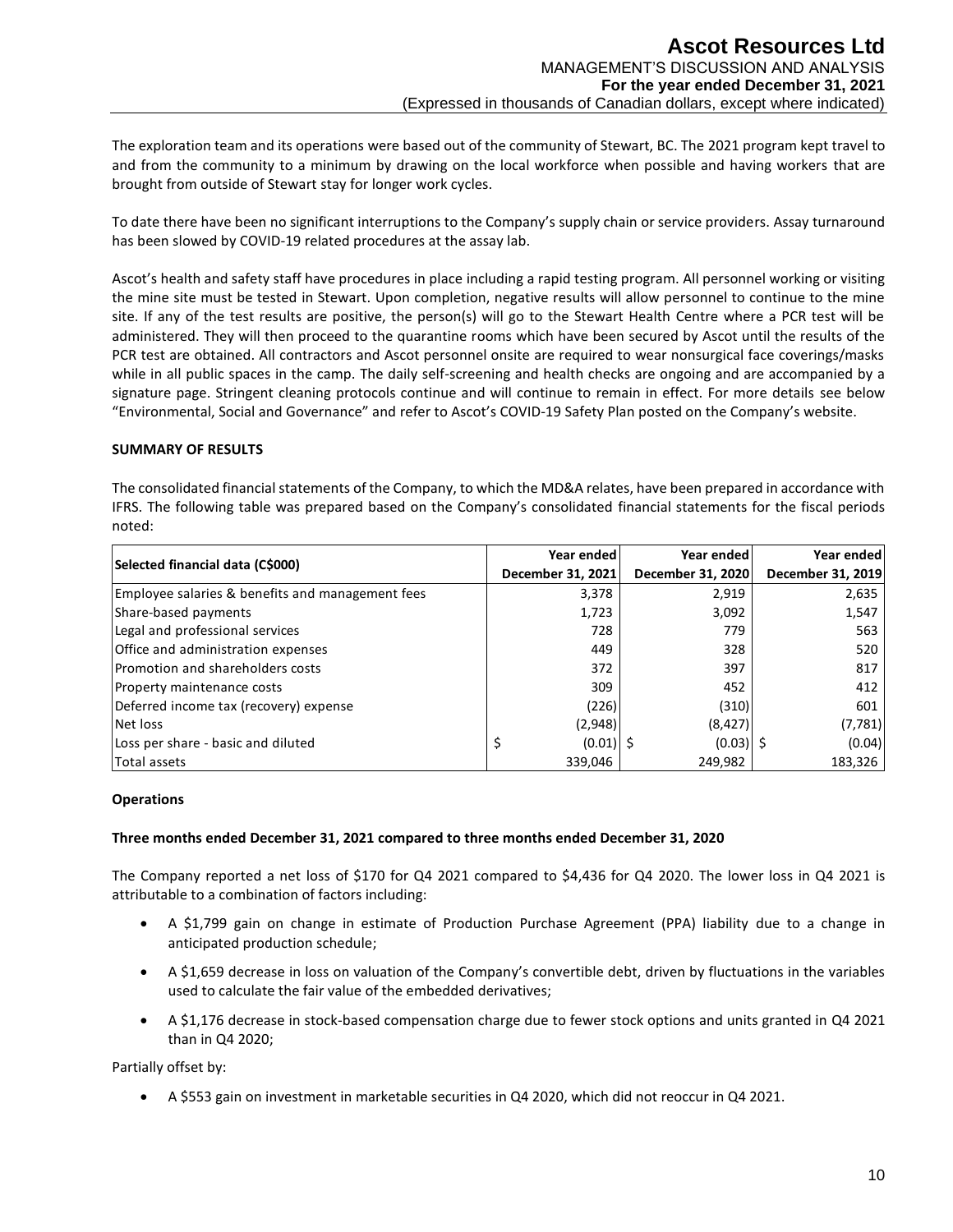## **Year ended December 31, 2021 compared to year ended December 31, 2020**

The Company reported a net loss of \$2,948 for 2021 compared to \$8,427 for 2020. The lower loss in 2021 is attributable to a combination of factors including:

- A \$5,811 change in gain on valuation of the Company's convertible debt, from a \$2,296 loss in 2020 to a \$3,515 gain in 2021, driven by fluctuations in the variables used to calculate the fair value of the embedded derivatives;
- A \$1,799 gain on change in estimate of PPA liability;
- A \$1,369 decrease in stock-based compensation charge due to fewer stock options and units granted in 2021 (2021 annual grant was deferred to February 2022) than in 2020 (2019 annual grant was deferred to February 2020);

Partially offset by:

- A \$2,257 change in loss on marketable securities, from a \$1,972 gain in 2020 to a \$285 loss in 2021, driven by fluctuations in quoted share prices of the securities held by the Company;
- A \$953 decrease in flow-through share premium recognition, as less flow-through shares issued in 2021 compared to 2020, and
- A \$479 increase in overall general and administrative expenses primarily due to higher wages, benefits and management fees due to increased activities in 2021.

|                                     | Q4          | Q3          | Q2          | Q1    | Q4          | Q3    | Q2          | Q1       |
|-------------------------------------|-------------|-------------|-------------|-------|-------------|-------|-------------|----------|
| <b>C\$000</b>                       | 2021        | 2021        | 2021        | 2021  | 2020        | 2020  | 2020        | 2020     |
| Exploration & evaluation            |             |             |             |       |             |       |             |          |
| cost capitalized                    |             |             |             |       |             | 3,695 | 4,585       | 8,645    |
| Mineral property, plant & equipment |             |             |             |       |             |       |             |          |
| cost capitalized                    | 38,430      | 24,732      | 11,330      | 85    | 5,371       | 21    | 325         | 21       |
| G & A expense (excluding            |             |             |             |       |             |       |             |          |
| depreciation)                       | 1,132       | 1,183       | 1,340       | 1,315 | 1,174       | 1,186 | 1,032       | 1,098    |
| Stock-based compensation            | 305         | 472         | 418         | 528   | 1,481       | 289   | 305         | 1,017    |
| Property maintenance costs          | 86          | 38          | 99          | 86    | 23          | 305   | 121         |          |
| Net income (loss)                   | (170)       | (1,700)     | (3,751)     | 2,673 | (4, 436)    | 682   | (1, 189)    | (3, 484) |
| Income (loss) per share             |             |             |             |       |             |       |             |          |
| - basic and diluted                 | $(0.00)$ \$ | $(0.00)$ \$ | $(0.01)$ \$ | 0.01  | $(0.02)$ \$ | 0.00  | $(0.00)$ \$ | (0.01)   |

Key financial results for the last eight quarters are provided in the table below:

Factors that can cause fluctuations in the Company's quarterly results include unrealized gains and losses on embedded derivatives, commitments and marketable securities, the nature and extent of exploration activities carried out under specific work program, finance expenses, grant and vesting of stock options, RSUs and DSUs, and issuance of shares. In Q4 2020, the Project was determined to be commercially viable and technically feasible. As a result, the exploration and evaluation costs on the Project was reclassification to mineral property, plant & equipment. Over the past eight quarters, the Company has been focused mainly on the exploration, engineering studies, permitting and construction of PGP. The Company carried out an exploration program on PGP in 2021, which started in May and wrapped up in October. Higher mineral property costs in Q2, Q3 and Q4 of 2021 are a result of the Company commencing large-scale pre-construction activities at PGP in 2021. The fluctuations in net income (loss) from Q1 2020 to Q4 2021 were caused primarily by the changes in fair value of the Company's embedded derivatives, commitments and marketable securities.

## **LIQUIDITY AND CAPITAL RESOURCES**

#### **Capital Resources**

During 2021, the Company issued 98,027,377 common shares (2020: 45,844,941), 603,190 stock options (2020: 6,693,709), 40,781 Deferred Share Units ("DSU") (2020: 450,370) and no Restricted Share Units ("RSU") (2020: 1,052,871). Also,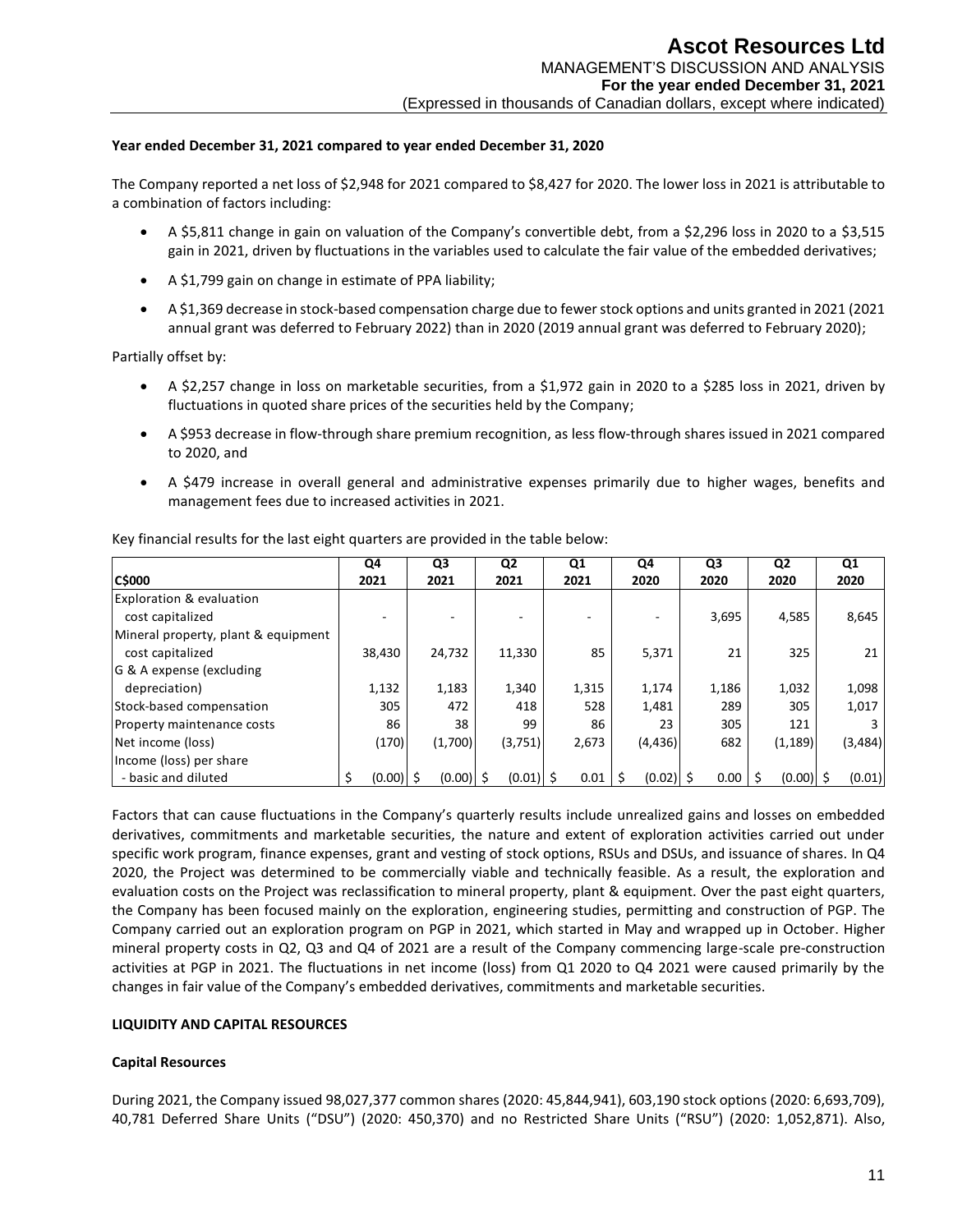1,400,000 stock options expired, 505,558 stock options were forfeited, 66,667 stock options were exercised and 29,167 RSUs were forfeited during 2021.

The Company considers its capital structure to be primarily through shareholders' equity and Senior and Convertible Debt. Management's objective is to ensure that there is sufficient capital to minimize liquidity risk and to continue as a going concern. As an exploration and development stage company, the Company is unable to finance its operations from cash flow and has relied primarily on equity and debt financings.

Although the Company has been successful in the past in obtaining financing through the sale of equity securities, there can be no assurance that the Company will be able to obtain adequate financing in the future, or that the terms of such financings will be favourable.

## **Liquidity**

In February 2020, Ascot closed a non-brokered private placement of 5,126,250 flow-through shares and 8,170,588 common shares for aggregate gross proceeds of \$10,253, which have been used for exploration expenditures as well as for engineering studies, permitting, and general corporate purposes. The table below summarizes the expected use of proceeds and the final use of proceeds:

| Principal purposes               | Expected use<br>of proceeds<br>C\$ in million | Actual use of proceeds<br>(final)<br>C\$ in million | Difference<br>C\$ in million |
|----------------------------------|-----------------------------------------------|-----------------------------------------------------|------------------------------|
| Exploration                      | 5.0                                           | 5.0                                                 |                              |
| Permitting                       | 1.5                                           | 1.5                                                 |                              |
| Engineering and ecomonic studies | 2.0                                           | 2.0                                                 |                              |
| General corporate purposes       | 1.0                                           | 1.0                                                 |                              |
| Total                            | 9.5                                           | 9.5                                                 |                              |

| Principal purposes                                                                                                                                                                                                                                                                                                                                                                                                                                                                                                                                                                                                                                                                                      | of proceeds    | (final)                | Difference     |
|---------------------------------------------------------------------------------------------------------------------------------------------------------------------------------------------------------------------------------------------------------------------------------------------------------------------------------------------------------------------------------------------------------------------------------------------------------------------------------------------------------------------------------------------------------------------------------------------------------------------------------------------------------------------------------------------------------|----------------|------------------------|----------------|
|                                                                                                                                                                                                                                                                                                                                                                                                                                                                                                                                                                                                                                                                                                         | C\$ in million | C\$ in million         | C\$ in million |
| Exploration                                                                                                                                                                                                                                                                                                                                                                                                                                                                                                                                                                                                                                                                                             | 5.0            | 5.0                    |                |
| Permitting                                                                                                                                                                                                                                                                                                                                                                                                                                                                                                                                                                                                                                                                                              | 1.5            | 1.5                    |                |
| Engineering and ecomonic studies                                                                                                                                                                                                                                                                                                                                                                                                                                                                                                                                                                                                                                                                        | 2.0            | 2.0                    |                |
| General corporate purposes                                                                                                                                                                                                                                                                                                                                                                                                                                                                                                                                                                                                                                                                              | 1.0            | 1.0                    |                |
| Total                                                                                                                                                                                                                                                                                                                                                                                                                                                                                                                                                                                                                                                                                                   | 9.5            | 9.5                    |                |
| In June 2020, the Company raised \$25,000 through a bought deal (the "Bought Deal") by issuing 29,412,000 common shares<br>at \$0.85 per share. The net proceeds of the Bought Deal are being used for the continued development of PGP, including<br>the purchase of long lead time equipment and for general working capital purposes. The table below summarizes the<br>expected use of proceeds and final use of proceeds:                                                                                                                                                                                                                                                                          |                |                        |                |
|                                                                                                                                                                                                                                                                                                                                                                                                                                                                                                                                                                                                                                                                                                         | Expected use   | Actual use of proceeds |                |
| Principal purposes                                                                                                                                                                                                                                                                                                                                                                                                                                                                                                                                                                                                                                                                                      | of proceeds    | (final)                | Difference     |
|                                                                                                                                                                                                                                                                                                                                                                                                                                                                                                                                                                                                                                                                                                         | C\$ in million | C\$ in million         | C\$ in million |
| Long lead time equipment                                                                                                                                                                                                                                                                                                                                                                                                                                                                                                                                                                                                                                                                                |                |                        |                |
| Ball mill and SAG mill                                                                                                                                                                                                                                                                                                                                                                                                                                                                                                                                                                                                                                                                                  | 5.0            | 5.0                    |                |
| Fabrication of tailing thickener                                                                                                                                                                                                                                                                                                                                                                                                                                                                                                                                                                                                                                                                        | 1.0            | 1.0                    |                |
| Fabrication of water treatment clarifier                                                                                                                                                                                                                                                                                                                                                                                                                                                                                                                                                                                                                                                                | 1.0            | 0.7                    | 0.3            |
| Development and de-risking the project                                                                                                                                                                                                                                                                                                                                                                                                                                                                                                                                                                                                                                                                  |                |                        |                |
| Basic and detailed engineering                                                                                                                                                                                                                                                                                                                                                                                                                                                                                                                                                                                                                                                                          | 4.5            | 4.5                    |                |
| Pre-construction planning and preparation                                                                                                                                                                                                                                                                                                                                                                                                                                                                                                                                                                                                                                                               | 4.0            | 4.0                    |                |
| Permitting                                                                                                                                                                                                                                                                                                                                                                                                                                                                                                                                                                                                                                                                                              | 1.5            | 2.0                    | (0.5)          |
| General working capital purposes                                                                                                                                                                                                                                                                                                                                                                                                                                                                                                                                                                                                                                                                        | 6.3            | 6.3                    |                |
| Total                                                                                                                                                                                                                                                                                                                                                                                                                                                                                                                                                                                                                                                                                                   | 23.3           | 23.5                   | (0.2)          |
| The actual use of proceeds shown in the above table represents the final use of proceeds. There is no material difference<br>between the expected use of proceeds and the final use of proceeds.<br>In December 2020, the Company closed a project financing package with Sprott and Beedie for the development of the<br>Project. The financing package consists of a) a US\$80 million Senior Debt; b) the Production payment agreement ("PPA"),<br>and c) a US\$25 million Convertible Debt. Upon closing of the package, the Company made an initial draw down of US\$20<br>million from the Senior debt for net proceeds of US\$13.2 million (CAD\$16.9 million) and received PPA consideration of |                |                        |                |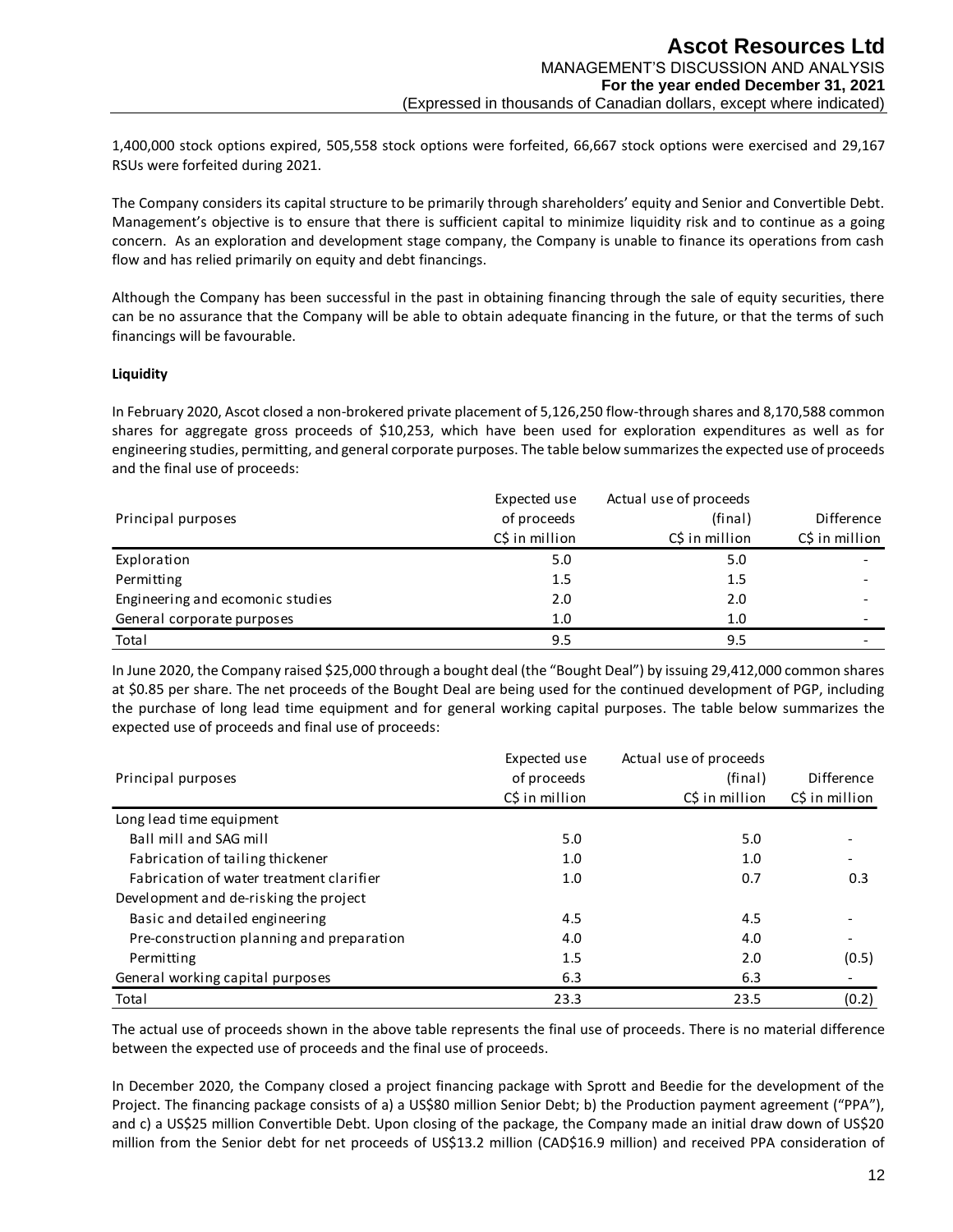US\$5.0 million (CAD\$6.4 million). The Company also made an initial draw down of US\$10 million from the Convertible Debt. The proceeds were used to repay the existing convertible note. Subsequent draw downs from the Senior Debt and Convertible Debt are subject to certain conditions including the receipt of Joint EA/MEA permits. The availability of the Senior and Convertible Debt is subject to certain conditions and covenants, including the maintenance of minimum cash and working capital balances. At December 31, 2021 the Company was in compliance with the covenants.

Under the terms of the credit agreements, if an event of default shall occur and be continuing, Sprott and Beedie may, by notice to the Company, declare their commitment to advance the facilities be terminated and the outstanding principal and accrued interest and fees be due and payable. Events of default include but are not limited to failing to make principal interest and fee payments; defaulting on certain covenants; failing to achieve project completion by September 30, 2023 and failing to complete minimum equity raise of US\$25 million by June 10, 2021. Since at December 31, 2020 the Company was not considered to have unconditional right to defer payment for the next 12 months under IAS 1, the Credit Facilities were classified as current liabilities at December 31, 2020. The Credit Facilities were reclassified from current to long-term liabilities in April 2021, upon completion of the minimum equity raise requirement.

On April 9, 2021, the Company closed a bought deal financing. A total of 70,700,000 common shares of the Company were sold at a price of \$0.86 per common share for gross proceeds of \$60,802. This bought deal financing met the minimum equity raise requirement in the credit agreement of the Company's credit facilities, hence the Credit Facilities were reclassified from current to long-term liabilities in April 2021. The table below summarizes the expected use of proceeds as of the date of the financing:

| Principal purposes                                           | Expected use<br>of proceeds<br>C\$ in million | Actual use of proceeds<br>(as of December 31,<br>C\$ in million | Difference<br>C\$ in million |
|--------------------------------------------------------------|-----------------------------------------------|-----------------------------------------------------------------|------------------------------|
| Mineral property evaluation and detailed project engineering | 8.0                                           | 8.0                                                             |                              |
| Procurement and fabrication of equipment                     | 12.0                                          | 12.0                                                            |                              |
| Project construction                                         | 20.0                                          | 20.0                                                            |                              |
| General, corporate and administrative expenses               | 17.2                                          | 7.6                                                             | 9.6                          |
| Total                                                        | 57.2                                          | 47.6                                                            | 9.6                          |

The actual use of proceeds shown in the above table represents funds spent to date. The Company does not expect the final use of proceeds to differ materially from the expected use of proceeds.

On April 20, 2021, the Company closed a bought deal private placement. A total of 24,000,000 common shares of the Company were sold at a price of \$0.86 per common share for gross proceeds of \$20,640. The table below summarizes the expected use of proceeds as of the date of the financing:

| Principal purposes                             | Expected use<br>of proceeds<br>C\$ in million | Actual use of proceeds<br>(as of December 31,<br>C\$ in million | Difference<br>C\$ in million |
|------------------------------------------------|-----------------------------------------------|-----------------------------------------------------------------|------------------------------|
| Project construction                           | 9.7                                           | 5.6                                                             | 4.1                          |
| General, corporate and administrative expenses | 9.6                                           | -                                                               | 9.6                          |
| Total                                          | 19.3                                          | 5.6                                                             | 13.7                         |

In June 2021, Ascot closed a non-brokered private placement of 2,651,796 flow-through shares (the "Flow-Through Shares") at an average price of \$1.43 per Flow-Through Share for gross proceeds of \$3,765. The proceeds from the private placement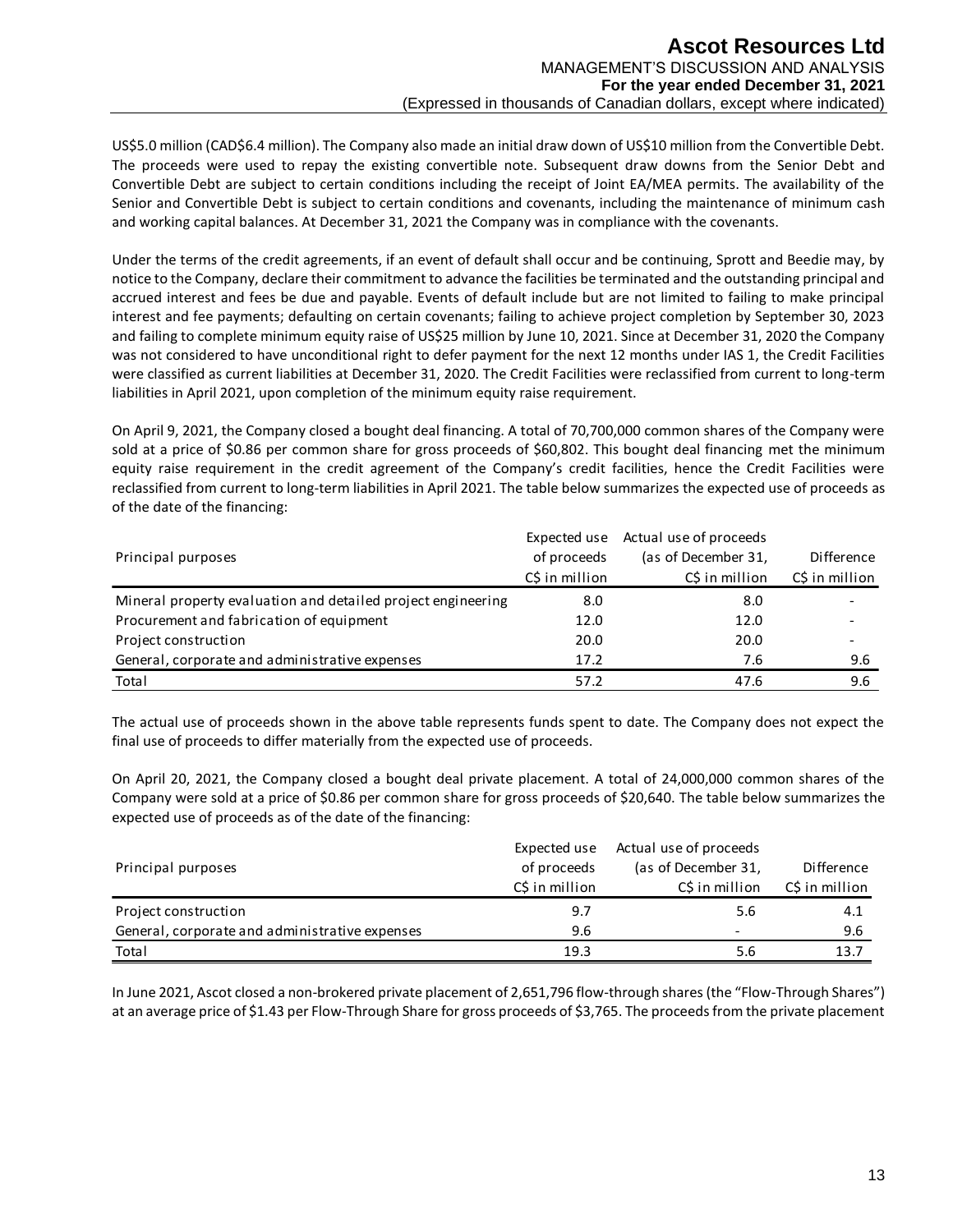were used to fund the Company's 2021 exploration activities. The table below summarizes the expected use of proceeds and the actual use of proceeds:

|                    | Expected use  | Actual use of proceeds                |                |
|--------------------|---------------|---------------------------------------|----------------|
| Principal purposes |               | of proceeds (as of December 31, 2021) | Difference     |
|                    | CS in million | CS in million                         | C\$ in million |
| Exploration        |               | 3.                                    |                |
| Total              | 3.7           | 3.7                                   |                |

During 2021, the Company spent \$4,101 on qualifying flow-through mining expenditures. As at December 31, 2021, the Company had no remaining cash balance required to be spent on flow-through expenditures.

As at December 31, 2021, the Company had working capital of \$47,001 (December 31, 2020: working capital of \$40,855 excluding the Senior and Convertible debt and the PPA) and cash & cash equivalents balance of \$59,129 (December 31, 2020: \$42,080). The increase in cash & cash equivalents was due to the net proceeds of \$80,292 from equity financings; proceeds of \$1,266 from sale of marketable securities, and refund of \$1,937 of environmental bond deposits partially offset by expenditures on mineral properties, plant and equipment of \$57,421; cash outflows from operating activities of \$7,635; payment of \$818 for derivative asset; deferred financing costs of \$300, and payment for lease liabilities of \$326.

Subsequent to December 31, 2021, the Company closed a bought deal financing (the "Offering") for total gross proceeds of \$64,241 (see "**PGP and RMP project development**").

## **RELATED PARTY TRANSACTIONS**

Included in accounts payable and accruals at December 31, 2021 is \$384 (December 31, 2020: \$356) due to the Company's Chief Executive Officer (CEO), Chief Financial Officer (CFO), Chief Operating Officer (COO) and directors.

Key management personnel are persons responsible for planning, directing and controlling the activities of an entity, and include executive and non-executive directors as well as the Company's CEO, CFO and COO. Key management personnel compensation comprised:

|                                                   | Year ended        |  | Year ended        |
|---------------------------------------------------|-------------------|--|-------------------|
|                                                   | December 31, 2021 |  | December 31, 2020 |
| Salaries, short-term benefits and management fees | 1,147             |  | 1,175             |
| Project development costs                         | 106               |  | 104               |
| Share-based payment transactions                  | 858               |  | 2,185             |
|                                                   | 2.111             |  | 3.464             |

During 2021, key management personnel were granted 200,000 stock options at a weighted average exercise price of \$1.18. Using the Black-Scholes model, the fair value of the options granted to key management personnel was determined at \$118.

During 2021, some of the Company's directors electing to receive DSUs in lieu of director fees were granted 40,781 DSUs. Based on the Company's share price on grant dates, the total fair value of the DSUs was \$44.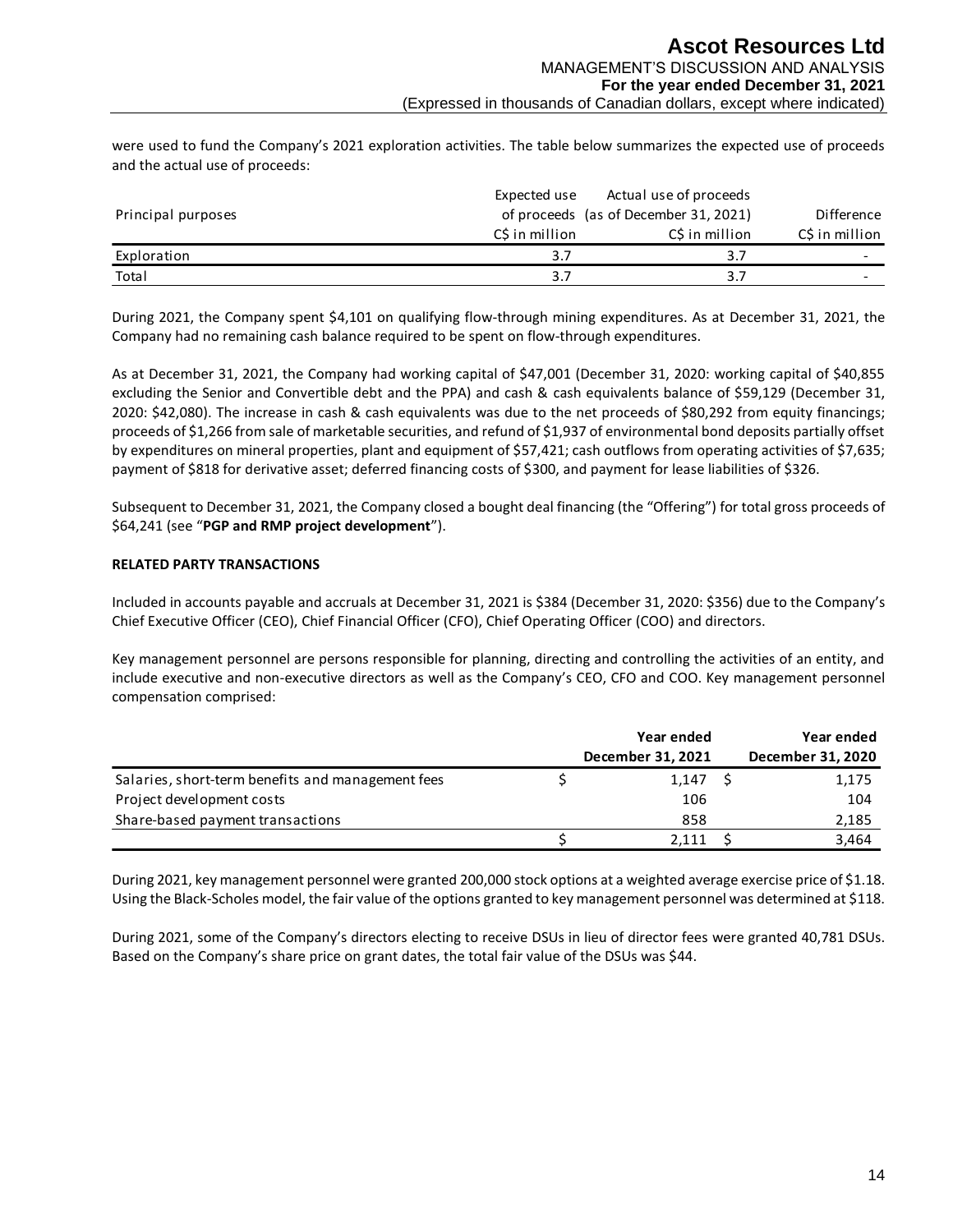## **COMMITMENTS, CONTRACTUAL AND OTHER OBLIGATIONS**

|                                                              | Less than | $1 - 3$                  | $4 - 5$                  | After   |    |         |
|--------------------------------------------------------------|-----------|--------------------------|--------------------------|---------|----|---------|
|                                                              | 1 year    | vears                    | vears                    | 5 years |    | Total   |
| Accounts payable and accrued liabilities                     | 14,045    | $\overline{\phantom{0}}$ |                          |         |    | 14,045  |
| Long-lead time equipment engineering and procurement         | 18,537    |                          | $\overline{\phantom{a}}$ |         |    | 18,537  |
| Senior and convertible debt principal, interest and fees (a) | 1,258     | 39,126                   | 12,100                   |         |    | 52,484  |
| Production payment agreement (b)                             |           | 2,558                    | 3,473                    | 1,386   |    | 7,417   |
| Reclamation liabilities (c)                                  | 825       | 621                      | 756                      | 37,536  |    | 39,738  |
| Benefits agreement - PGP and RMP                             | 1,000     | 700                      | 675                      | 800     |    | 3,175   |
| Pre-production royalty - Red Mountain project                | 50        | 100                      | 50                       |         |    | 200     |
| Minimum lease payments                                       | 337       | 543                      |                          |         |    | 880     |
|                                                              | 36.052    | 43.648                   | 17.054                   | 39.722  | S. | 136.476 |

As at December 31, 2021, the Company's contractual and other obligations are as follows:

(a) Interest on the Senior Debt from December 10, 2020 until June 30, 2022 (the "Availability Period") is capitalized and added to the principal loan amount. At all times following the last day of the Availability Period, all interest shall be payable in cash. Principal and accrued interest are payable quarterly from September 30, 2023 to December 31, 2025, with quarterly repayments equal to 10% of the total amount outstanding at the end of the Availability Period.

Interest on the Convertible Debt is compounded quarterly and is added to the principal loan amount prior to the date which will occur when construction is complete and PGP has successfully completed an agreed completion test ("Completion Date"). All interest incurred after the Completion Date is payable in cash quarterly. Principal and capitalized interest are payable on December 10, 2023 (the maturity date, which may be extended by one year if all material permits, contracts and authorizations for PGP are in place). Any undrawn balance of the Convertible Debt incurs a standby fee of 3% beginning on December 10, 2020.

- (b) Under the PPA, the Company has agreed to pay Sprott monthly production payments equal to US\$13 multiplied by the number of ounces of gold from which the Company receives payment on from December 10, 2020 until 450,000 ounces of gold has been produced.
- (c) The amount in reclamation liabilities are undiscounted cash expenditures.

#### **CRITICAL ACCOUNTING ESTIMATES**

The preparation of consolidated financial statements in accordance with IFRS requires the use of certain accounting estimates. These estimates are based on management's best knowledge of the relevant facts and circumstances taking into account previous experience, but actual results may differ from amounts included in the financial statements.

Areas requiring estimates that have the most significant effect on the amounts recognized in the financial statements are:

#### *Stock-based compensation*

Compensation expense for options granted to employees, directors and certain service providers is determined based on estimated fair values of the options at the time of grant using the Black-Scholes option pricing model, which takes into account, as of the grant date, the fair market value of the shares, expected volatility, expected life, expected forfeiture rate, expected dividend yield and the risk-free interest rate over the expected life of the option. The use of the Black-Scholes option pricing model requires input estimation of the expected life of the option, volatility, and forfeiture rate which can have a significant impact on the valuation model, and resulting expense recorded.

Compensation expense for RSUs granted to employees and consultants of the Company is calculated based on the fair value of RSUs awarded, measured on their grant date. The fair value of RSUs is based on the quoted market price of the Company's common shares on the RSUs grant date. Compensation expense for DSUs granted to directors is based on the fair value of DSUs awarded, calculated based on the quoted market price of the Company's common shares on the DSUs grant date.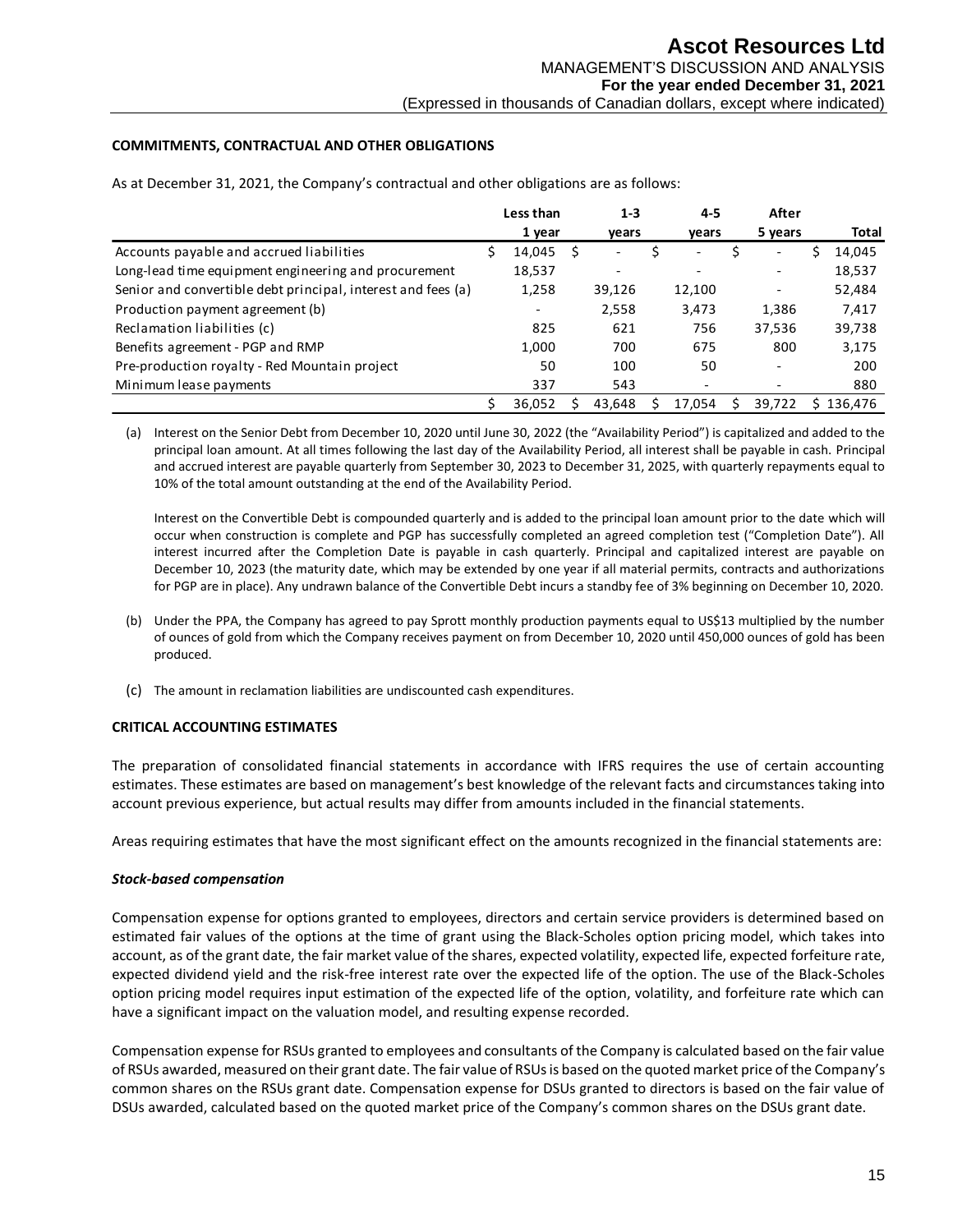#### *Provision for decommissioning and site restoration*

The future obligations for site closure activities are estimated by the Company based on the laws and regulations of the countries in which it operates, with due consideration to the fact that the requirements could change as a result of amendments in the laws and regulations relating to environmental protection and other legislation affecting resources companies. Management's estimation of the Company's decommissioning and rehabilitation provision is based on the reclamation and closure activities it anticipates as being required and its estimate of the probable costs and timing of such activities and measures.

## *Derivative liabilities*

When debt includes an embedded derivative component, its fair value is estimated using a financial pricing model. The Company estimates the fair value of its interest rate floor derivative using Black's formula. The key assumptions used in the estimate are forward interest rates, discount rates and interest rate volatility. The Company estimates the fair value of its conversion option derivative using the Finite Difference method. The key assumptions used in the model are risk free rates, expected volatility and credit spread. The expected volatility assumption inherent in the pricing model is based on the historical volatility of the Company's stock over a term equal to the remaining term of the corresponding debt instrument. The credit spread assumption in the model is based on the Company's cost of unsecured debt.

## *Changes in estimate on timing of cash flows associated with PPA*

The value of the Company's PPA was initially calculated based on Ascot's anticipated future gold production schedule using discounted cash flows. When there is a significant change in the production schedule, the PPA's value is recalculated using discounted cash flows, which may result in a measurement adjustment of the PPA.

#### **FINANCIAL INSTRUMENTS AND RISK MANAGEMENT**

The Company's financial instruments include cash and cash equivalents, interest and other receivables, marketable securities, derivative asset, reclamation bonds, trade and other payables, senior and convertible debt and other liabilities. The recorded amounts of cash and cash equivalents, interest and other receivables, trade and other payables and other liabilities approximate their respective fair values due to their short-term nature. The carrying value of the reclamation deposit approximates its fair value, as it is cash-based. The carrying values of PPA and liability components of senior and convertible debt approximate their fair values due to (i) the absence of substantial changes in the market interest rates between the date of the debt inception (December 10, 2020) and December 31, 2021, and (ii) the absence of significant changes in the Company's overall risk profile.

#### *Credit risk*

Financial instruments that potentially subject the Company to a concentration of credit risk consist primarily of cash and cash equivalents. The Company limits its exposure to credit loss by placing its cash and cash equivalents with high credit quality financial institutions. The carrying amount of financial assets represents the maximum credit exposure.

## *Currency risk*

Foreign currency risk is the risk that a variation in exchange rates between the Canadian dollar and US dollar or other foreign currencies will affect the Company's operations and financial results. The Company's functional currency is the Canadian dollar and major purchases are transacted in Canadian dollars. The Company's significant financial instruments denominated in foreign currency (U.S. dollar) are the credit facilities and term deposits. In Q2 2021, the Company purchased a put option to sell US\$25 million until March 31, 2022 to mitigate the currency risk on the credit facilities. A 10% decrease (increase) of the value of the Canadian dollar relative to the U.S. dollar as at December 31, 2021 would result in an additional \$3,288 foreign exchange loss (gain) reported in the Company's statement of comprehensive loss for the year ended December 31, 2021 (year ended December 31, 2020: \$610).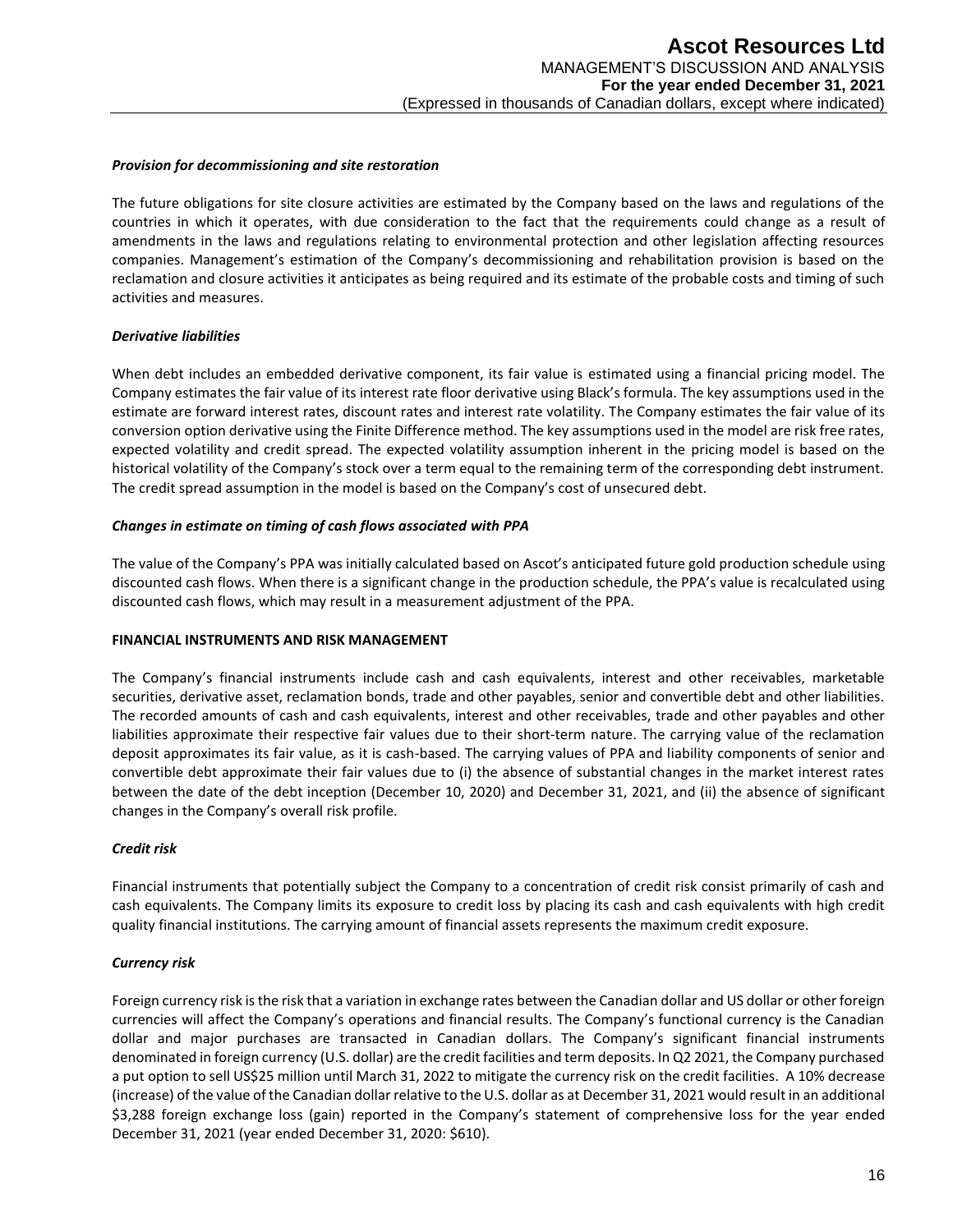## *Interest risk*

Interest rate risk is the risk that the fair value or cash flows of a financial instrument will fluctuate because of changes in market interest rates. The Company has interest-bearing assets in relation to cash at bank and GIC's carried at fixed interest rates. The Company's significant financial instruments valued using fluctuating risk-free interest rates are the derivative components of the senior and convertible debt. The Company's operating cash flows are substantially independent of changes in market interest rates. The Company has not used any financial instrument to hedge potential fluctuations in interest rates.

## *Liquidity risk*

Liquidity risk is the risk that the Company will not be able to meet its financial obligations as they become due. The Company's policy is to ensure that it will always have sufficient cash to allow it to meet its liabilities when they become due, under both normal and stressed conditions, without incurring unacceptable losses or risking damage to the Company's reputation. The key to success in managing liquidity is the degree of certainty in the cash flow projections. If future cash flows are fairly uncertain, the liquidity risk increases.

The Company endeavors to ensure that it has sufficient cash on demand to meet its obligations as they become due by preparing annual capital and administrative expenditure budgets, which are regularly monitored and updated as considered necessary. Further, the Company utilizes authorizations for expenditures on exploration projects to further manage expenditure. The Company monitors its risk of shortage of funds by monitoring the maturity dates of existing trade and other accounts payable as well as the senior and convertible debt. Most of the Company's financial liabilities have contractual maturities of less than 30 days and are subject to normal trade terms. Refer to "**LIQUIDITY AND CAPITAL RESOURCES**" section above.

#### **OUTSTANDING SHARE DATA**

As at March 21, 2022, the Company had 435,635,091 common shares outstanding, 21,141,635 stock options, 13,710,500 share purchase warrants, 604,816 deferred share units, 1,732,173 restricted share units and 162,162 performance share units outstanding.

#### **ENVIRONMENTAL, SOCIAL AND GOVERNANCE**

Ascot's culture focuses on working safely, being transparent, building lasting relationships beyond mining, and stewardship of the land, water, and air around us. We want to work with Nisga'a Nation and local communities to be a positive contributor to them and the rest of northwestern British Columbia.

Our inaugural Sustainability Report, being released concurrent with this MD&A, highlights the measures taken and successes thus far in community relations, employment, health and safety, environmental stewardship and governance. The Sustainability Report also outlines Ascot's future sustainable goals. Ascot's 2021 Sustainability Report can be found at [https://ascotgold.com/sustainability/sustainability-reports/.](https://ascotgold.com/sustainability/sustainability-reports/)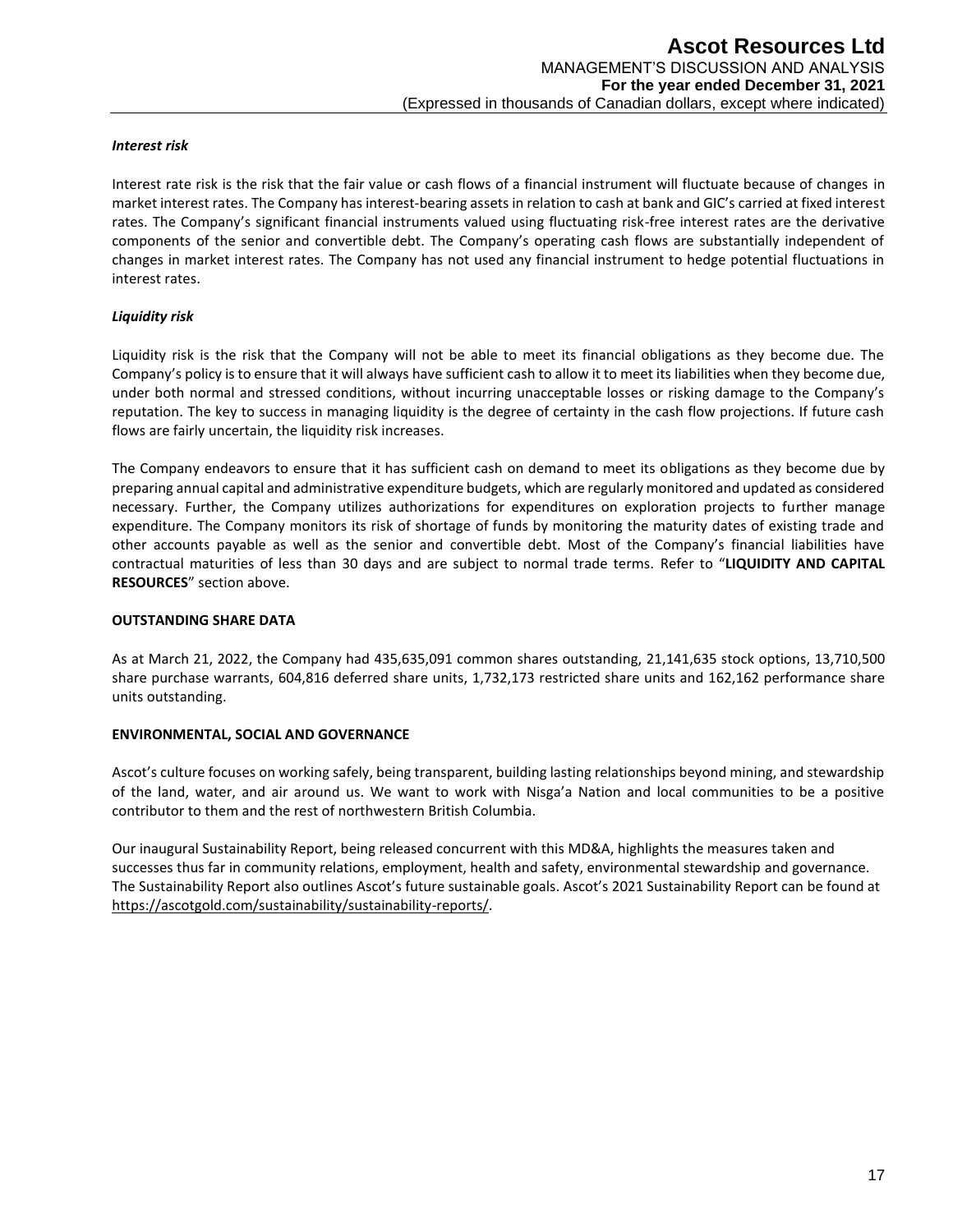## **Ascot Resources Ltd**

MANAGEMENT'S DISCUSSION AND ANALYSIS

**For the year ended December 31, 2021**

(Expressed in thousands of Canadian dollars, except where indicated)

|               | T.               | Ш                | <b>BR</b>         | $\bigoplus$ |              |                      | 工              |
|---------------|------------------|------------------|-------------------|-------------|--------------|----------------------|----------------|
| <b>Senior</b> | <b>Ascot</b>     | <b>Board of</b>  | <b>Site Based</b> | Safety      | COVID-19     | <b>GHG Emissions</b> | Environ-       |
| Management    | <b>Employees</b> | <b>Directors</b> | <b>Employees</b>  | <b>MTI</b>  | 862 tests    | <b>Premier mine</b>  | mental         |
| 44%           | 38%              | 29%              | 39%               | frequency   | administered | estimated to be      | Perfor-        |
| Female        | Female           | Female           | Nisga'a           | 3.3         | 2 positive   | in bottom            | mance          |
|               |                  |                  | <b>Citizens</b>   | Zero        | cases        | quartile for         | Zero spills    |
|               |                  |                  |                   | fatalities  | requiring    | carbon               | in 2021        |
|               |                  |                  |                   | Zero lost   | isolation    | intensity            | <b>Treated</b> |
|               |                  |                  |                   | time        |              | among global         | over 2.5M      |
|               |                  |                  |                   | incidents   |              | gold producers       | $H2$ of water  |

## **Community Relations and Employment**

Ascot believes that working together with our communities is essential to making a positive and sustainable impact. The Company works closely with Nisg̱a'a Nation and the District of Stewart to ensure the responsible development of our projects by actively building and maintaining open, respectful, and collaborative relationships with each other. These relationships will lead to capacity building, job creation and economic opportunities during and beyond the life of the mine. In 2020, during the beginning of the COVID-19 pandemic, Ascot supported the towns by writing a letter to local government officials asking for members of these communities to be able to cross the border freely during this time so that children in Alaska could go to school and people could get the necessities they needed from the shops in Stewart. Ascot continues to be proactively engage, both formally and informally, with the surrounding communities via townhalls, council meetings, face-to-face meetings, and virtual meetings. Ascot has contributed to a number of educational events, youth sporting activities and a local gym.

Ascot has established strong lines of communication to share information and a respectful engagement process to work together to manage and mitigate any potential impacts on Nisga'a Nation Treaty rights and interests. During 2021, Ascot and Nisga'a Nation reached a consensus on how to address Nisga'a Nation's key concerns about the Project. Ascot's plans for tailings and water management and legacy contamination remediation were adjusted based on input from Nisga'a Nation.

Ascot has contributed both directly and indirectly to the Stewart and Hyder economies during the development of PGP by staying at the local hotels, renting housing for employees and contractors, and shopping at the local grocery stores, bakery and gift shops. In 2021, Ascot spent \$3.2 million on contracts with Stewart- and Hyder-based businesses for a variety of goods and services ranging from exploration drilling to tires, food and snow removal.

## **Health and Safety**

The health and safety of our employees, contractors and partners is an integral part of how we do business. Ascot has a goal of doing "No Harm" to our workforce and those around us. During 2021, Ascot undertook initial training in mine rescue, site alarm response, avalanche rescue and vehicle extraction as part of our emergency response preparation activities. In 2021, Ascot employees and contractors worked 183,210 hours, the highest recorded in the past three years, and reported zero fatalities, zero lost time injuries, 11 first aid incidents and three medical aid treatments.

For the past two years, COVID-19 has impacted Ascot's approach to the health of our workforce and the way people travel to our site and cross the Canadian-U.S. border between Stewart, British Columbia and Hyder, Alaska. Ascot implemented a testing protocol to ensure that people tested negative for COVID-19 prior to travelling to our workplace. If our workers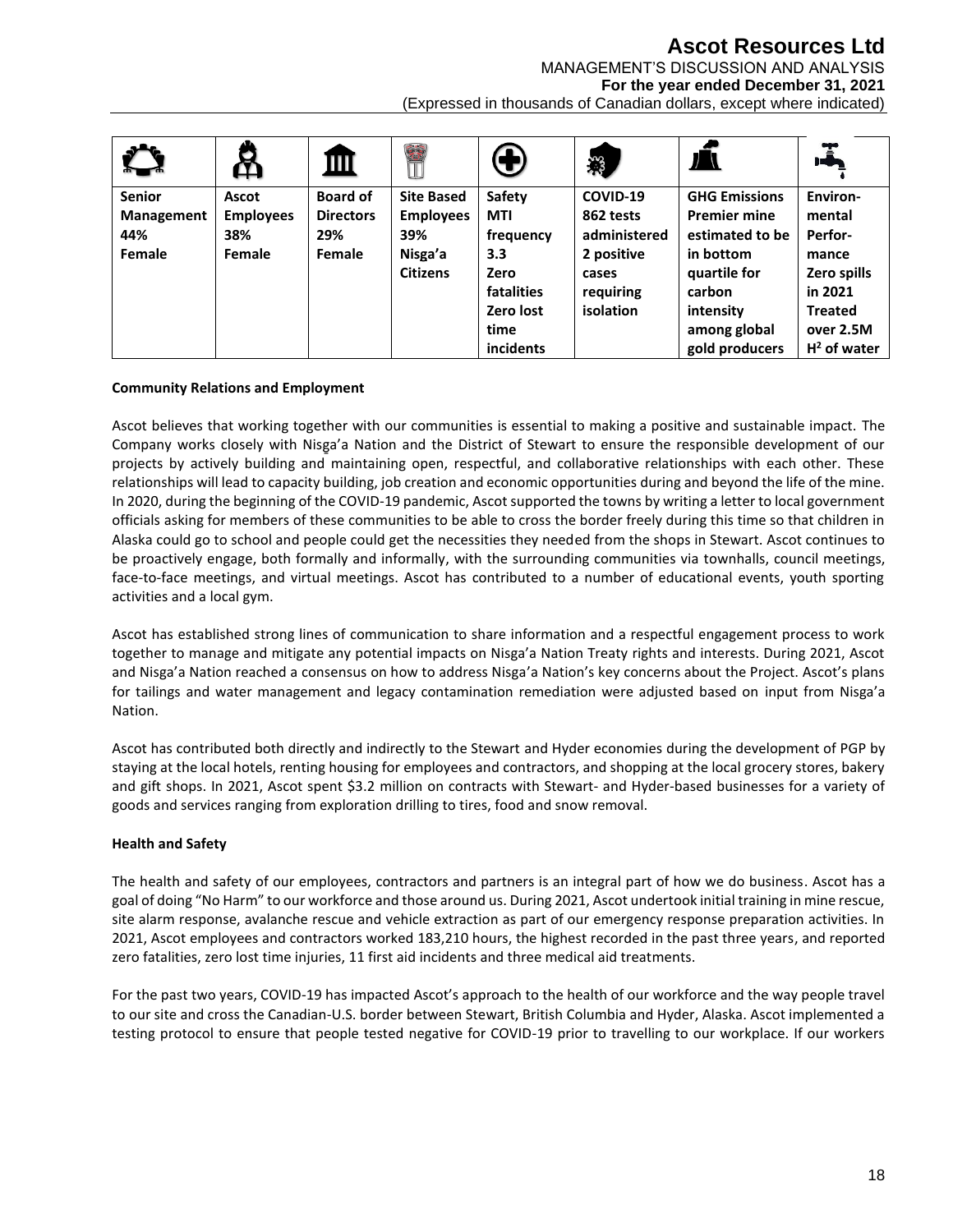developed COVID-19 symptoms while at site, we have protocols for isolation and ensuring that our site does not have an outbreak. In 2021, we administered 862 COVID-19 tests and had only one positive case requiring isolation at site.

## **Environmental Stewardship**

Environmental stewardship is an essential principle of sustainable mining and Ascot has worked extensively with Nisga'a Nation and provincial regulators to minimize the impacts of our activities on the environment. During the 2021 permitting process, Ascot and Nisga'a Nation worked together to set the standard for all future mining projects, assessing each Project's potential environmental and socio-economic impacts on Nisga'a Treaty rights and interests. During this time, Ascot engaged with Nisga'a Nation and agreed to install and operate a modernized water treatment system to meet the anticipated needs of the mine. Ascot will also collect and process water from areas of the site with legacy contamination. Ascot will continue to engage regularly with Nisga'a Nation on water issues throughout the life of the mine.

Ascot has completed a full assessment of the potential air emissions for the Premier mine and determined that the mill and vent raises will not be significant sources of air emissions during construction. Ascot is committed to ongoing monitoring of air quality during operations.

In 2021, Ascot commissioned EELO Solutions Inc. to conduct a study to estimate and analyze the life of mine Scope 1-2 GHG emissions for the Project based on the 2020 feasibility study mine plan. Ascot is expected to be well within the lowest quartile of global gold producers in terms of GHG emissions intensity per gold ounce produced.

Ascot has an Environmental, Social and Governance Policy ("**ESG Policy**") which can be found on the Company website under the heading "Articles, Policies, Charters & Mandates". The ESG Policy has been adopted to clearly communicate Ascot's expectations for employees, directors, contractors and consultants providing services for or on behalf of the Company to ensure that health, safety, environmental and community measures are in place to sustain strong, long-term performance that will benefit the communities the Company operates in and all stakeholders.

Ascot is a member of the British Columbia Regional Mining Alliance ("BCRMA"). BCRMA is a partnership between the Tahltan Central Government, Nisga'a Lisims Government, the Association of Mineral Exploration BC, the British Columbia provincial government and some companies with projects in the Golden Triangle of northwestern British Columbia. This unique collaboration aims to promote mining investment and education in the Golden Triangle.

#### **CORPORATE GOVERNANCE**

Management and the Board recognize the value of good corporate governance and the need to adopt best practices. The Corporation is committed to continuing to improve its corporate governance practices in light of its stage of development and evolving best practices and regulatory guidance.

The Board has adopted a board mandate outlining its responsibilities and defining its duties. The Board currently has six board-appointed committees: the Audit Committee, the Compensation Committee, the Governance and Nominating Committee, the Finance Committee, the Disclosure Committee, and the Health, Safety, Environmental and Technical Committee. Each Committee (with exception of the Disclosure Committee which works from the Timely Disclosure, Confidentiality and Insider Trading Policy) has a committee charter, which outlines the committee's mandate, procedures for calling a meeting, and provides access to outside resources. The Audit, Compensation and Governance & Nominating Committees are comprised completely of independent directors while the other committees are comprised of a majority of independent directors with exception to the Disclosure Committee which is comprised of management and one independent director.

The Board has also adopted a Code of Ethics, which governs the ethical behavior of all employees, management, and directors. A separate Timely Disclosure, Confidentiality and Insider Trading Policy, Whistleblower Policy, Diversity Policy and Compensation Recovery Policy are also in place. For more details on the Corporation's corporate governance practices, refer to Ascot's website ([https://ascotgold.com/corporate/corporate-governance/\)](https://ascotgold.com/corporate/corporate-governance/).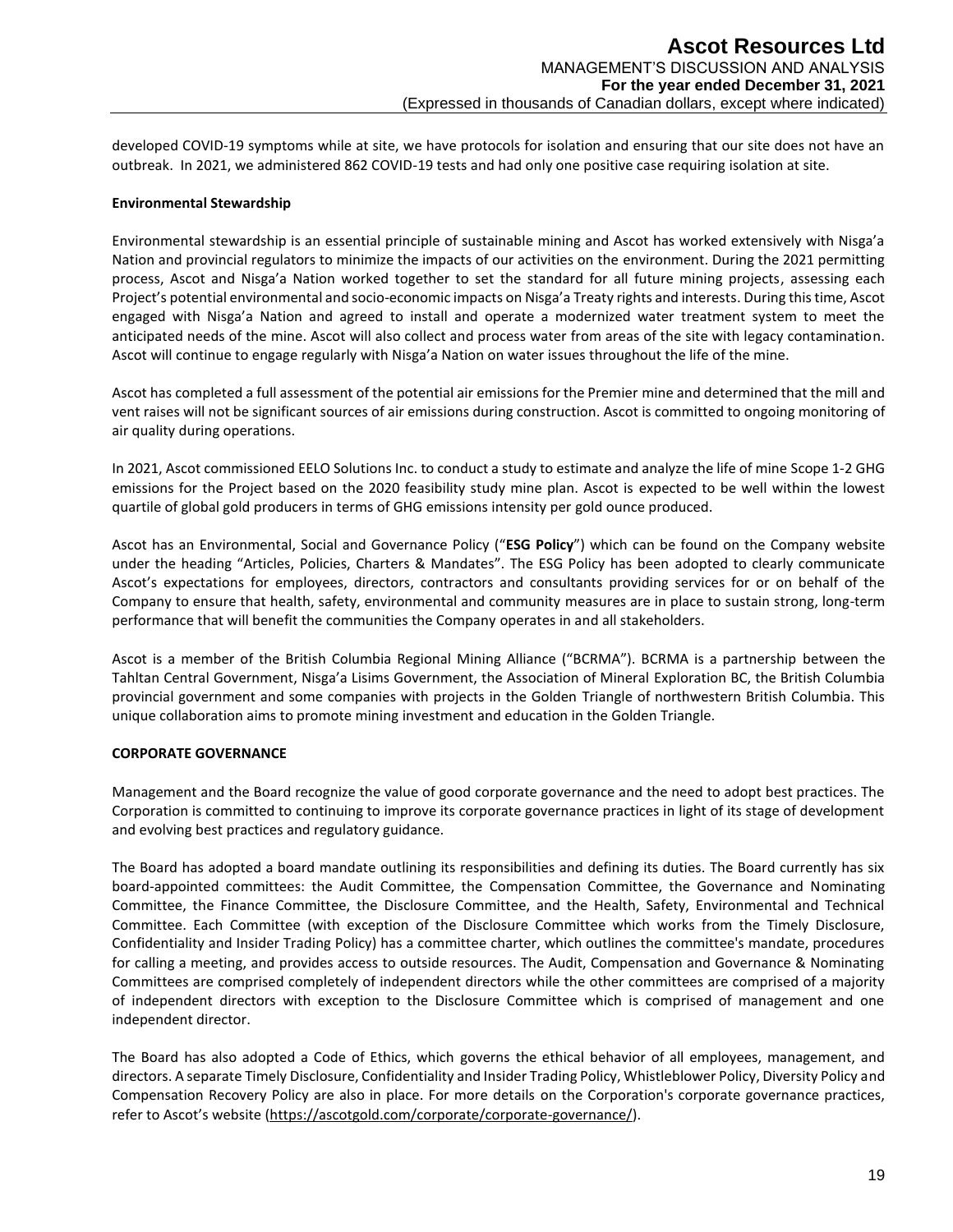The Corporation's directors have expertise in exploration, metallurgy, mining, accounting, legal, banking, financing, and the securities industry. The Board and Audit Committee meets at least four times per year and the other committees on an as required basis (see the Company's Information Circular for more details).

## **DISCLOSURE CONTROLS AND PROCEDURES ("DC&P")**

The Company has disclosure controls and procedures in place to provide reasonable assurance that any information required to be disclosed by the Company under securities legislation is recorded, processed, summarized and reported within the applicable time periods and that required information is accumulated and communicated to the Company's management so that decisions can be made about the timely disclosure of that information.

#### **INTERNAL CONTROLS OVER FINANCIAL REPORTING ("ICFR")**

#### **Management's Report on ICFR**

Management of the Company is responsible for establishing and maintaining effective ICFR as such term is defined in the rules of the National Instrument 52-109 in Canada ("NI 52-109"). The Company's ICFR are designed to provide reasonable assurance regarding the reliability of the Company's financial reporting for external purposes in accordance with IFRS. The Company's ICFR include policies and procedures for:

- Maintaining records, that in reasonable detail, accurately and fairly reflect our transactions and dispositions of the assets of the Company;
- Providing reasonable assurance that transactions are recorded as necessary for preparation of the consolidated financial statements in accordance with IFRS;
- Providing reasonable assurance that receipts and expenditures are made in accordance with authorizations of management and the directors of the Company; and
- Providing reasonable assurance that unauthorized acquisition, use or disposition of Company assets that could have a material effect on the Company's consolidated financial statements would be prevented or detected on a timely basis.

The Company's management assessed the effectiveness of the Company's ICFR as of December 31, 2021. In doing so, management used the criteria set forth in the Internal Control‐Integrated Framework (2013) issued by the Committee of Sponsoring Organizations of the Treadway Commission ("COSO"). Based on their assessment, management has concluded that, as of December 31, 2021, the Company's ICFR were effective based on COSO criteria.

On October 1, 2021, the company implemented a new enterprise resource planning (ERP) system. In connection with the ERP system implementation and related business process changes, the Company replaced a number of internal controls that had been previously considered effective with new or modified controls that are also assessed as effective. Other than the new ERP system implementation, there have been no changes in the Company's ICFR during the quarter and year ended December 31, 2021 that have materially affected, or are reasonably likely to materially affect, the Company's ICFR.

#### **Limitation of Controls and Procedures**

The Company's management, including its CEO and CFO, believe that any DC&P or ICFR, no matter how well conceived and operated, can provide only reasonable, not absolute, assurance that the objectives of the control system are met. Further, the design of a control system must reflect the fact that there are resource constraints, and the benefits of controls must be considered relative to their costs. Because of the inherent limitations in all control systems, they cannot provide absolute assurance that all control issues and instances of fraud, if any, within the Company have been prevented or detected. These inherent limitations include the realities that judgments in decision-making can be faulty, and that breakdowns can occur because of simple error or mistake. Additionally, controls can be circumvented by the individual acts of some persons, by collusion of two or more people, or by unauthorized override of the controls. The design of any system of controls also is based in part upon certain assumptions about the likelihood of future events, and there can be no assurance that any design